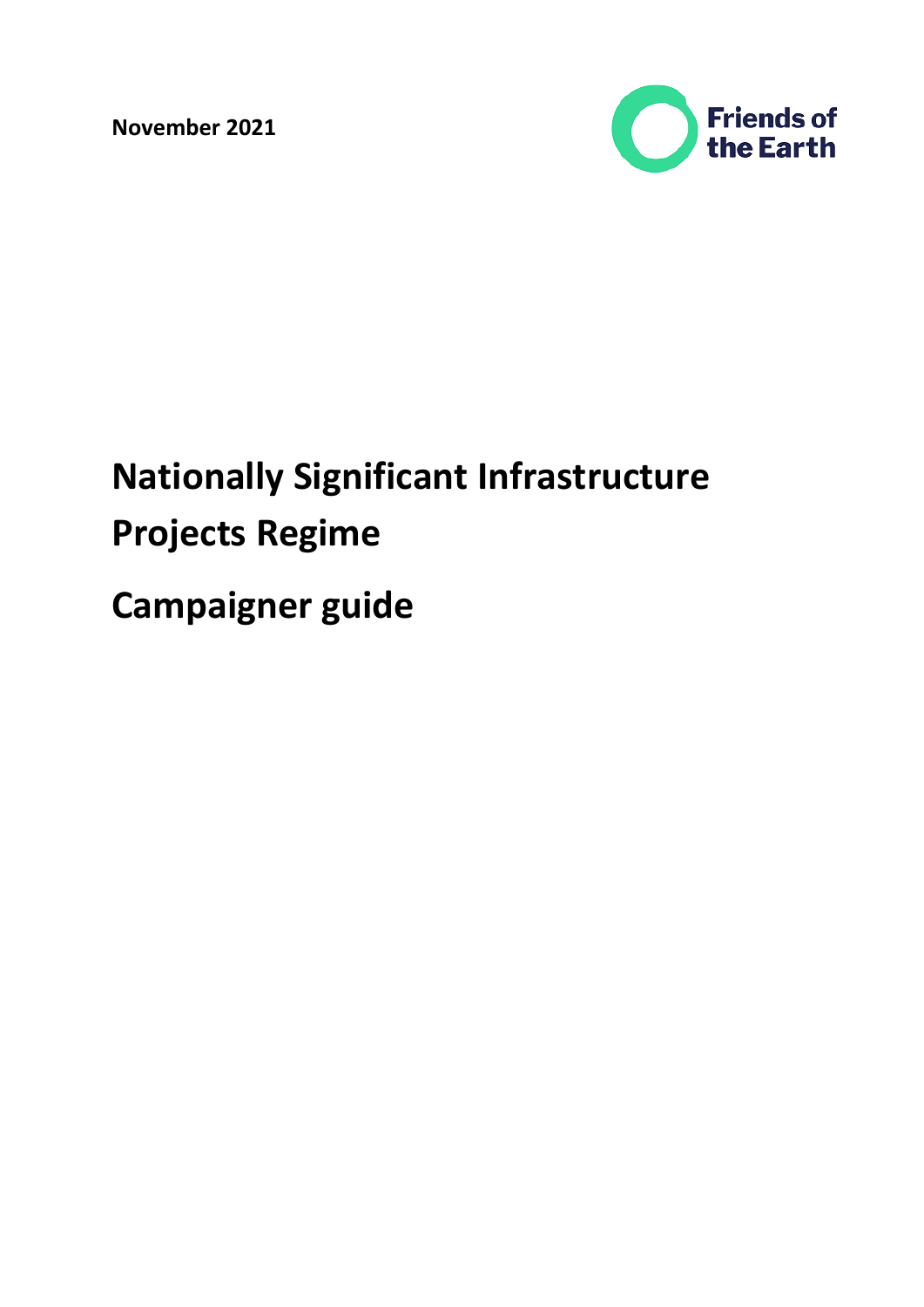# **About this guide**

This guide introduces the process for taking decisions on major infrastructure of national importance (known as Nationally Significant Infrastructure Projects (NSIPs)) in England and Wales<sup>1</sup>. These national schemes are determined via a Development Consent Order (DCO) process, rather than the planning application process (under the Town and Country Planning Act 1990), which is used to determine local level development by your local planning authority.

This guidance is designed to help you understand what NSIP projects are and how best to participate and engage in the DCO process. The guide is divided into different sections and aims to:

- Set the wider context for NSIPs and DCOs, including an overview of the national policy framework and the role of National Policy Statements (NPSs),
- Summarise the DCO process for NSIPs,
- Help you to compare and contrast the NSIP and Town and Country Planning application regimes,
- Empower you so you can engage with and get involved in the development of the NSIP proposal and its determination,
- Advise on how to make a good representation, where to submit your representation and the purpose of the NSIP examination process.

## **Important jargon to know:**

- NSIP a Nationally Significant Infrastructure Project
- PINS the Planning Inspectorate
- DCO Development Consent Order
- NPS National Policy Statement
- SoS Secretary of State
- EIA Environmental Impact Assessment
- EA the Examining Authority

**Please note:** There is a separate process for dealing with and responding to locally determined planning applications under the Town and Country Planning Act 1990. Please see the separate briefing for more detail.

<sup>&</sup>lt;sup>1</sup> This guidance does not review the process of consent for [developments of national significance](https://gov.wales/sites/default/files/publications/2018-11/developments-of-national-significance-summary-of-changes.pdf) (DNS) which were introduced in 2016 by the Planning (Wales) Act 2015 and are dealt with by PINS on behalf of the Welsh Ministers. The Welsh Government have prepared a guidance note [for communities.](https://gov.wales/sites/default/files/publications/2019-07/developments-of-national-significance-dns-engaging-with-the-process.pdf)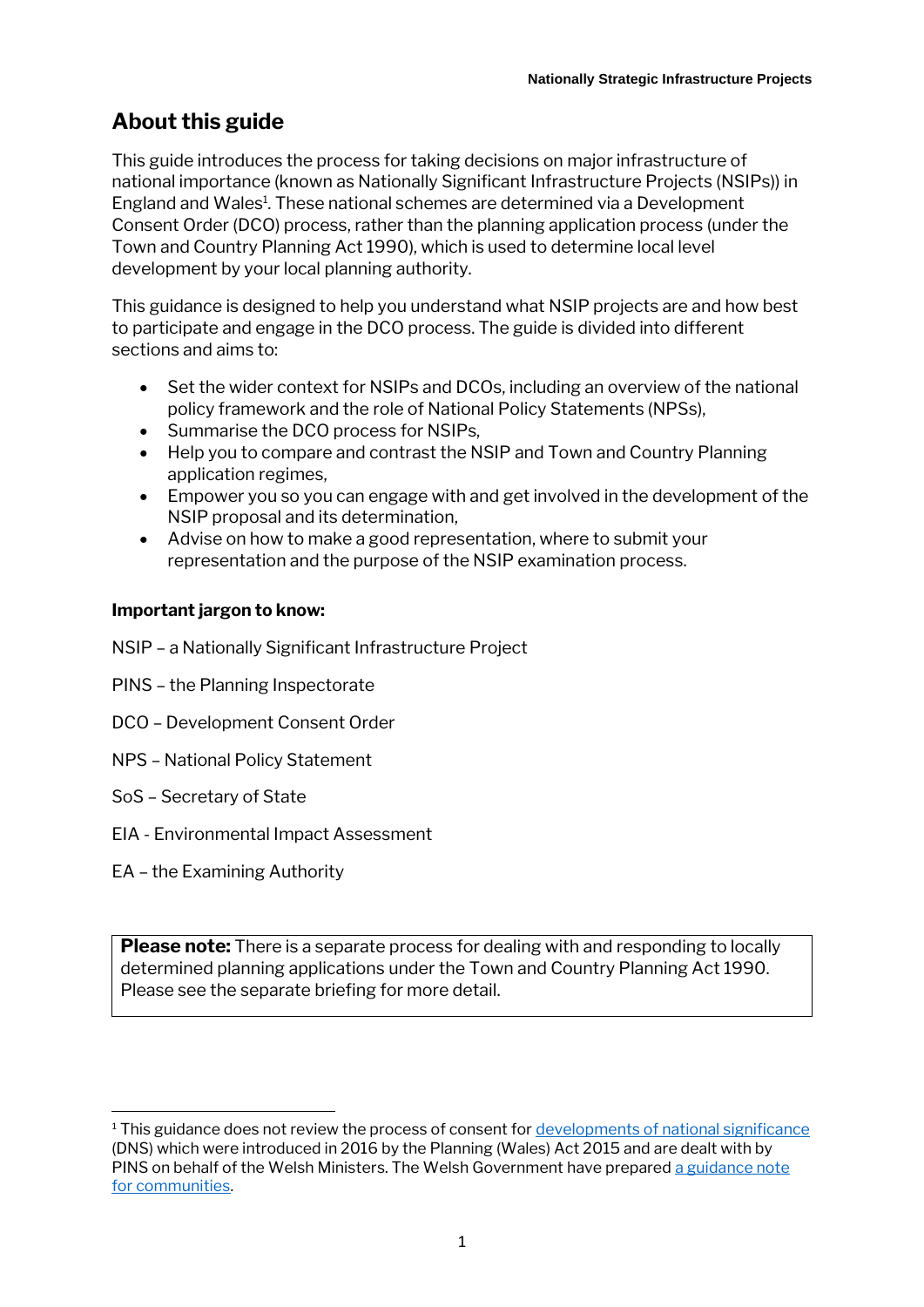# **Advice from our experienced campaigners:**

The process and timescales for national infrastructure are different from local development planning decisions and often require significant time and resourcing by communities to engage in the process and determination. These campaigns are tough and difficult to win. Our top tip is to utilise a strong group and support network, who are prepared to be involved over a long-term period (sometimes 4 or 5 years).

**But** don't let this put you off – influencing change is never easy. If you want to influence the future of nationally significant development proposals to ensure they represent what is best for people and climate change then it is important to be involved in the process and get your voice and the voice of your local community heard. Decision-makers must take note of your views on each case, and this is your opportunity to help them understand why your knowledge and experience is just as valuable as the views of those in the development industry.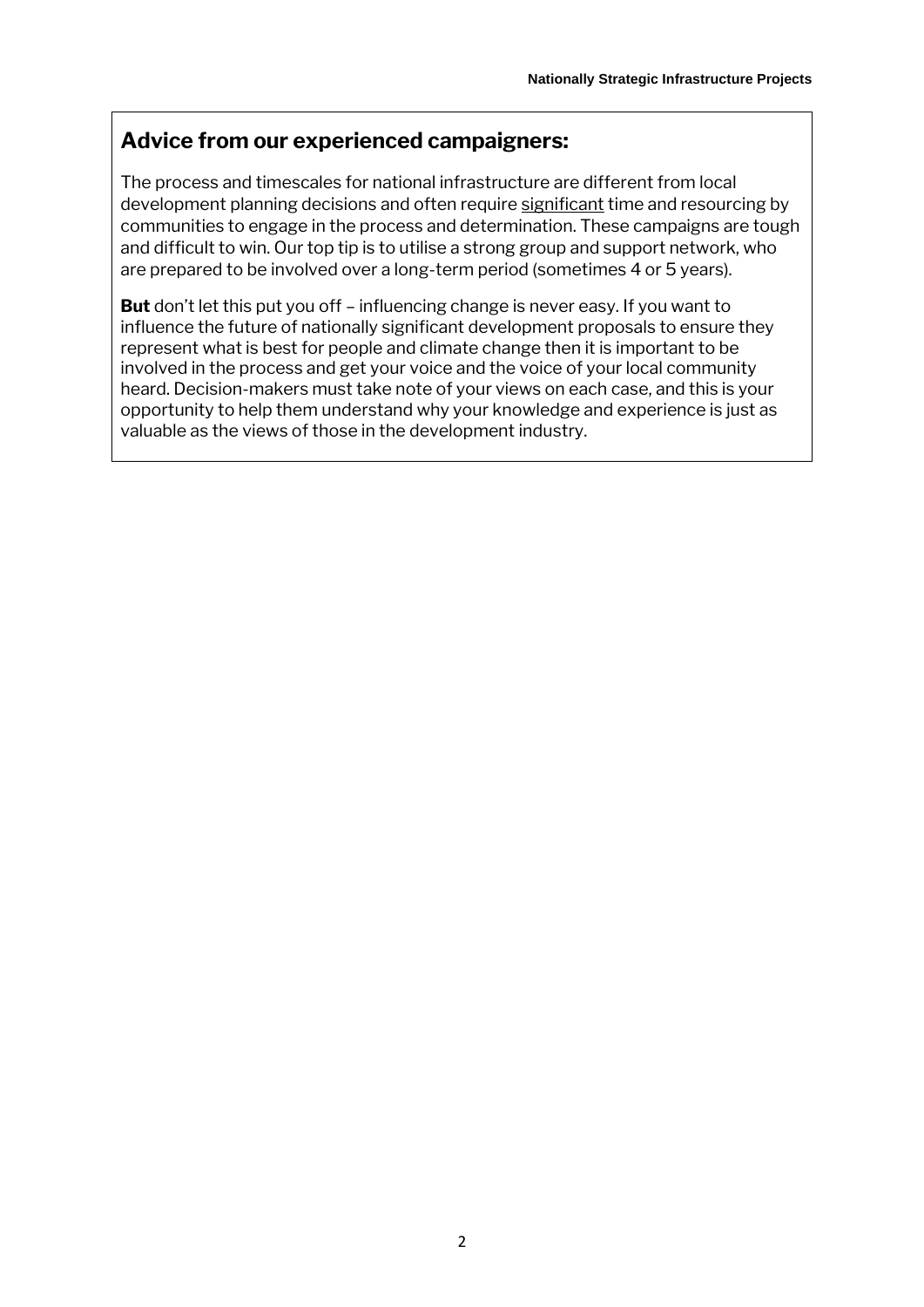# **Introduction**

## **The six main stages for the determining Nationally Significant Infrastructure Projects (NSIPs)**

The diagram below shows the process from start (indication of a proposal coming forward) to end (decision on the proposal being made). There are six key stages to understand when considering this guidance. Each stage has a general timescale expectation with those indicated in bold being statutory timescales (i.e., they must be followed). As you can see the process is lengthy and often requires considerable resources and time to fully engage in and influence the process.

Further details of these stages are provided later in this guidance document.



\*Timescales in bold are statutory deadlines

#### **Setting the scene: National policy framework for NSIPs**

#### **The 2008 Planning Act**

The Planning Act 2008 introduced a new development consent regime for determining major infrastructure projects ("Nationally Significant Infrastructure Projects" or "NSIPs" for short). This is known as the "Development Consent Order" (or DCO) regime - a DCO being a permission which a developer receives if the development proposal is granted. The purpose of the DCO regime is to essentially speed-up decision-making for major energy, transport, water, waste water, and waste infrastructure projects by establishing a framework for decision-making based on the case for a development (i.e., why it is needed) all whilst providing developers with more certainty that a decision will be made within a set period of time. The process was able to be sped up on this basis because ultimately, big issues such as the need for certain types of major infrastructure had been predetermined in national policy and therefore taken out of the decision-making discussion.

The system represented a radical departure from the longstanding Town and Country planning system which governs the process for the majority of planning applications most people are familiar with (such as a two-storey residential extension, a new business unit and some small-scale infrastructure schemes). Many viewed these changes to determining NSIPs and compressing the decision-making process into a rigid timescale laid down in the Act and regulations as curtailing the rights of the public to influence the proposal and participate in the decision-making process.

Since being introduced, the system has undergone further changes.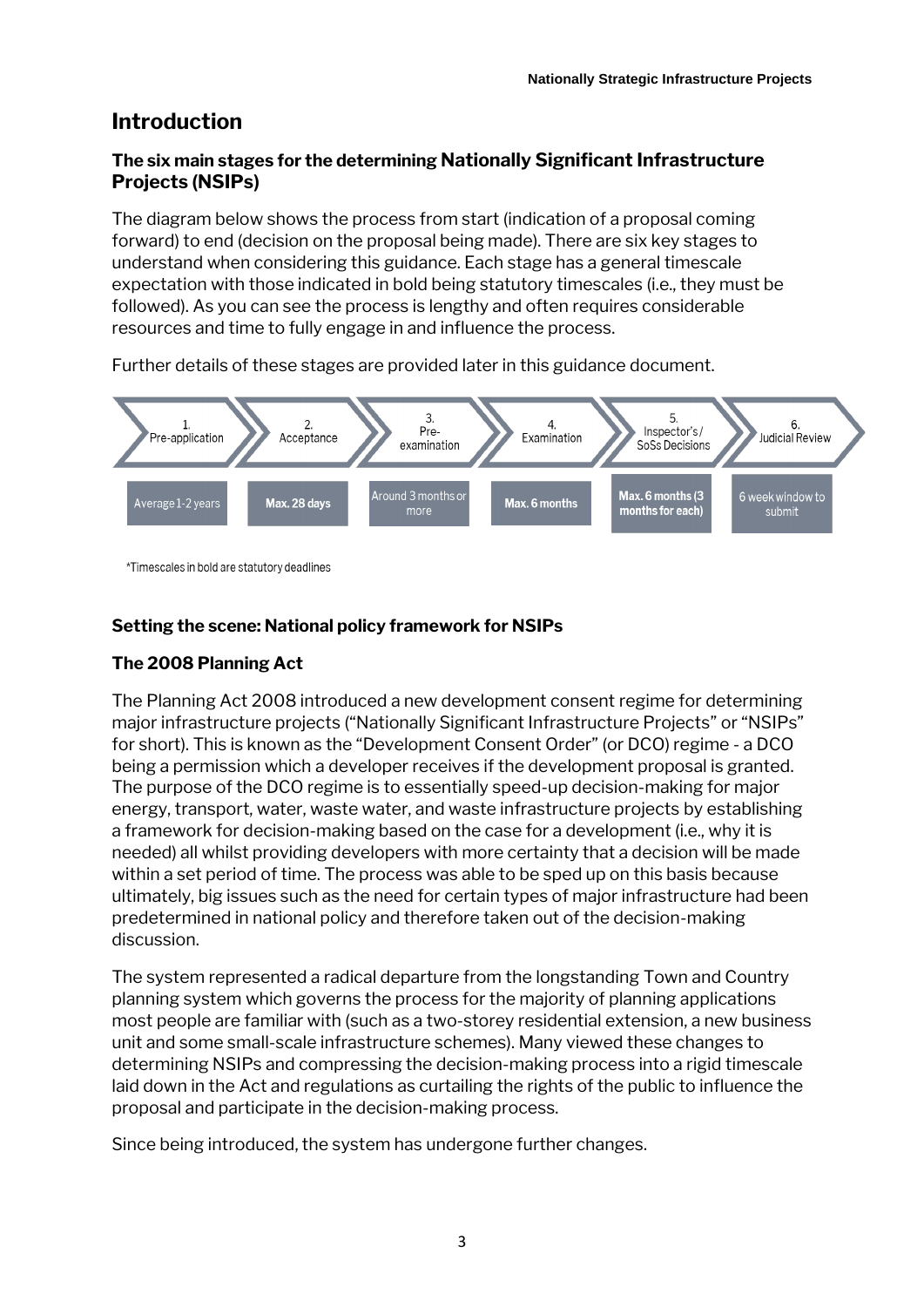## **The Localism Act 2011**

The Localism Act 2011 abolished the Infrastructure Planning Commission (IPC) who were originally responsible for determining (granting or refusing) DCO applications. As a result, power to grant or refuse an NSIP project was handed over to the relevant Secretary of State (SoS) (depending on which departmental sector the development relates). This decision is based on recommendations made by PINS (the Examining Authority comprising a panel of Inspectors) following detailed examination of all the evidence.

## **Other relevant legislation**

Further changes to the system have also been made via the Growth and Infrastructure Act 2013 which enabled an additional category of business or commercial projects to use the regime. In addition, the Infrastructure Act 2015 aimed at speeding up the planning process, and the Housing and Planning Act 2016 which allows development consent to be obtained for housing which is related to a NSIP. Most recently, in 2020 there have been further updates to publication requirements for NSIP documentation as a result of the Covid pandemic (as set out within the Infrastructure Planning (Publication and Notification of Applications etc.) (Amendment) Regulations 2020 (the 2020 Regulations)).

In 2018 the government [consulted](https://assets.publishing.service.gov.uk/government/uploads/system/uploads/attachment_data/file/727044/NSIP_Consultation_Document_Final.pdf) on whether shale gas production projects should be determined via the NSIP regime. This was followed by considerable opposition – the vast majority of respondents were opposed – and strong campaigning by environmental NGOs, including Friends of the Earth, which resulted in the proposal [not being taken](https://assets.publishing.service.gov.uk/government/uploads/system/uploads/attachment_data/file/844047/shale-gas-nsip-consultation-government-response.pdf)  [forward](https://assets.publishing.service.gov.uk/government/uploads/system/uploads/attachment_data/file/844047/shale-gas-nsip-consultation-government-response.pdf).

#### **What projects qualify as Nationally Significant Infrastructure Projects (NSIPs) and when is a Development Consent Order (DCO) required?**

NSIPs are defined in the 2008 Planning Act and subsequent regulations. Specifically, Section 14 of the Planning Act 2008 establishes the types of development project that qualify as NSIPs. Each project type is then subject to Section 15-30A of the Planning Act which define qualifying thresholds.

| <b>Sector</b> | <b>Development Type</b>                                                                                                                                                                                                                         |
|---------------|-------------------------------------------------------------------------------------------------------------------------------------------------------------------------------------------------------------------------------------------------|
| Energy        | Generating stations (excluding onshore wind)<br>$\bullet$<br>Electric lines (above ground)<br>$\bullet$<br>Underground gas storage<br>Liquid Natural Gas facilities<br>Gas reception facilities<br>Gas transporter pipelines<br>Other pipelines |
| Transport     | <b>Highways</b><br>$\bullet$<br>Airports<br><b>Harbour facilities</b><br>Railways<br>$\bullet$<br>Rail Freight interchanges                                                                                                                     |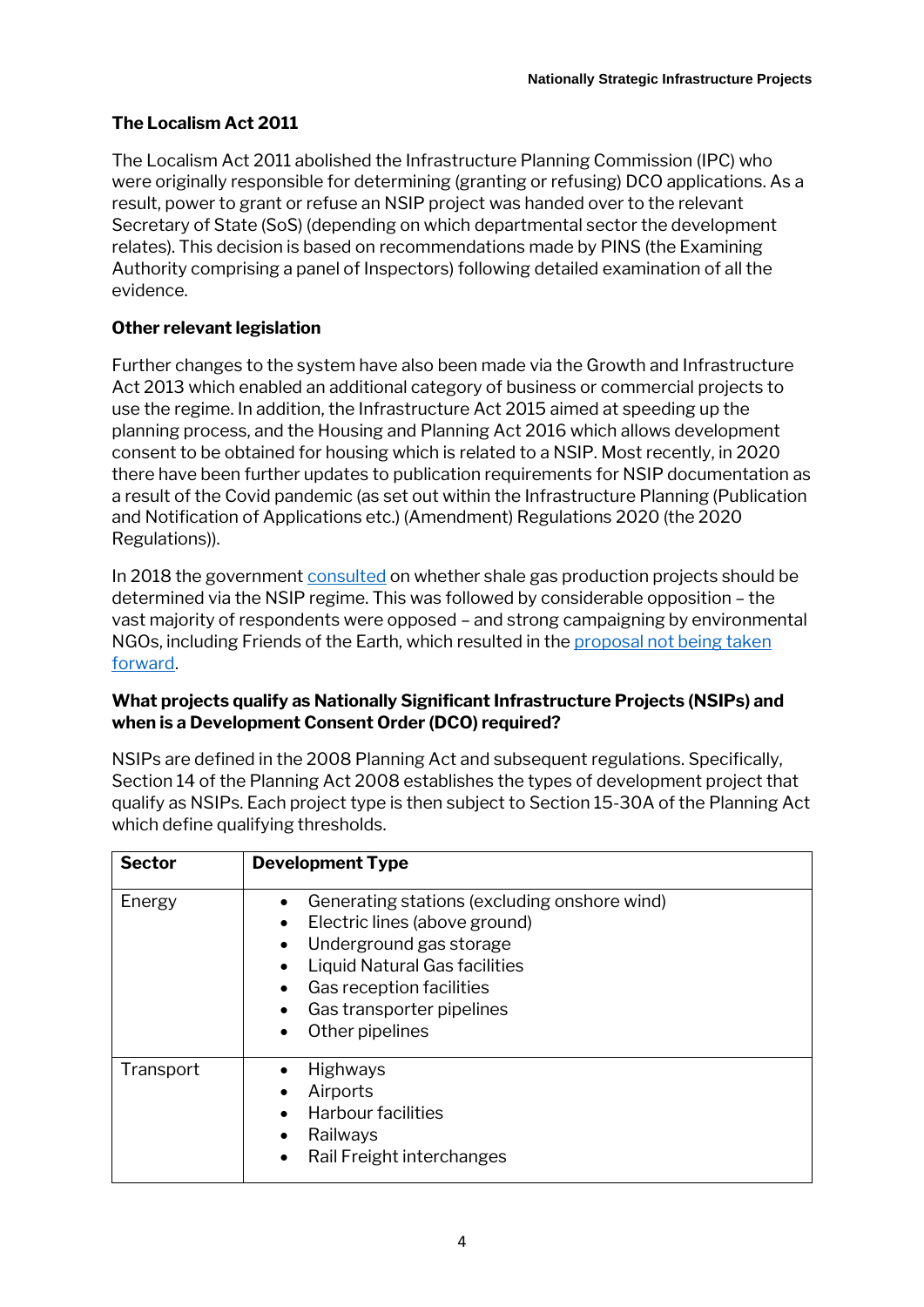| Water       | Dams and reservoirs<br>• Transfer of water resources                             |
|-------------|----------------------------------------------------------------------------------|
| Waste Water | • Waste water treatment plants<br>• Transfer / storage of waste                  |
| Waste       | Hazardous waste facilities<br>• Radioactive waste geological disposal facilities |

In addition, the relevant SoS can choose to designate a project as an NSIP which would not otherwise qualify as one (subject to certain criteria<sup>2</sup>).

**WARNING!** It is a criminal offence to build an NSIP without first obtaining a DCO.

#### **Who determines a DCO for a NSIP proposal?**

Due to their national significance, a DCO application is firstly considered by the Planning Inspectorate (PINS). PINS appoint a panel of independent planning inspectors (known collectively as the Examining Authority) who conduct the Examination stage (stage 4), which informs a report of recommendations to the SoS who makes the final decision to grant or refuse development consent. The Examining Authority bases their recommendations on the framework provided by the government's National Policy Statements (NPS).

The Examining Authority may be assisted by an appointed expert assessor where an application raises issues of a specialist nature which are beyond the general remit of a planning professional.

#### **Does my local planning authority have a role in the process to decision?**

Your local planning authority will be formally consulted and asked to input at various stages. They will be involved in conversations with the developer on a Statement of Community Consultation at the outset of the Pre-application (stage 1) of the process. PINS will then ask for their views on whether the local statutory consultation has been adequate and any comments on the developer's Consultation Report at Acceptance (submission) stage.

For the project itself they have the opportunity to submit [a Local Impact Report.](https://infrastructure.planninginspectorate.gov.uk/wp-content/uploads/2013/04/Advice-note-1v2.pdf) It is worth liaising with local planning authority planning officers or other officers (such as ecologists) but bear in mind that because your local planning authority does not take the decision, they may not give very high priority to getting involved in a NSIP in their area. However, your local planning authority will likely be involved at a later stage (postdecision) with monitoring and discharging requirements (similar to planning conditions).

 $2$  Forms part of a project in the energy, transport, water, waste water, waste sectors, or is a prescribed business or commercial project and is considered by the SoS to be of national significance.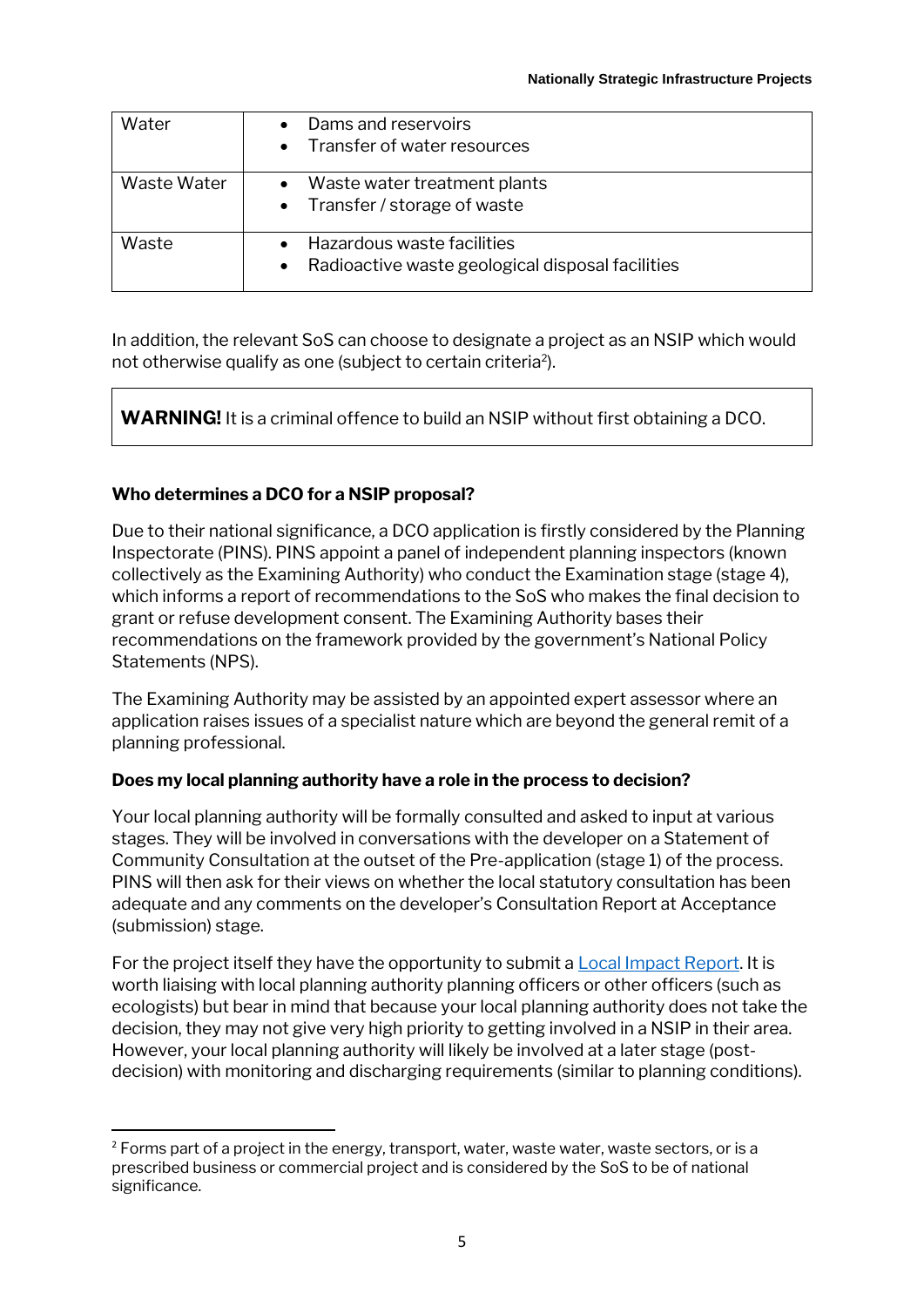So, it is in their interests to ensure the best possible outcome, which serves their communities and local environment well.

If you find that your local planning authority is not intending to submit a Local Impact Report you can speak to the Leader of the Council (of your relevant local planning authority) or one of the relevant Portfolio Holders (such as the environment, planning or transport). Use our resources on ou[r Campaigning pages](https://takeclimateaction.uk/resources?resource_type=All) to be active in your local area and encourage your views to be taken seriously by your local planning authority so that your community is fully represented in the Examination stage of the process.

If there is a conflict with the Local Plan then this can be considered as a factor against the project, but the SoS is likely to give more weight to relevant NPSs.

#### **What are National Policy Statements (NPS)**

Earlier (under 'Setting the scene') we mentioned that the need for certain types of major infrastructure had been predetermined in national policy – these are known as National Policy Statements (NPSs). These are the main strategic policy framework which inform planning decisions by DCO for NSIPs. Although it is important to note that other policies and important matters will also carry weight<sup>3</sup>.

NPSs set out national policy with regard to the different categories of NSIP, for example, transport, energy, water infrastructure and airports (there are 12 in all) — see our 'Further Information' section at the end of this document for a full list. Each NPS is assigned its own name, for example the Overarching NPS for Energy is known as EN1. NPSs are also subject to a Strategic Environment Assessment (SEA) – a systematic process for evaluating environmental implications of proposed policy and likely cumulative effects.

A DCO application is normally determined in accordance with the relevant NPS, subject to exceptions listed in Section 104 of the Planning Act 2008. NPSs undergo public consultation and parliamentary scrutiny before being designated (i.e., published). They provide the framework within which Examining Authority make their recommendations on DCO applications to the SoS, and the framework within which the SoS makes the final determination of those applications. For more information we have set out in the summary table on the Inspector and SoSs decision under Stage 5 of the process). For more information we have set out key considerations in Stage 5 (the Inspector and SoSs decision) of the process in the next section.

**Important:** The 2008 Planning Act generally removes the right to question the need for a project. This is assumed to have been established by Ministers (subject to Parliamentary scrutiny and public consultation) within published NPSs. That said, some of the NPSs are quite old and in urgent need of revision and updating to account for changes in evidence, policy and legislation that have taken place. The Energy NPS is now under review and under consultation to reflect current national policy and commitments, such as the target to achieve net zero carbon by 2050 and the Paris Agreement. However, other NPSs, such as the National Networks NPS, which covers road building, fails to reflect similar climate commitments and obligations.

<sup>3</sup> https://infrastructure.planninginspectorate.gov.uk/application-process/frequently-askedquestions/#acceptance (FAQ57)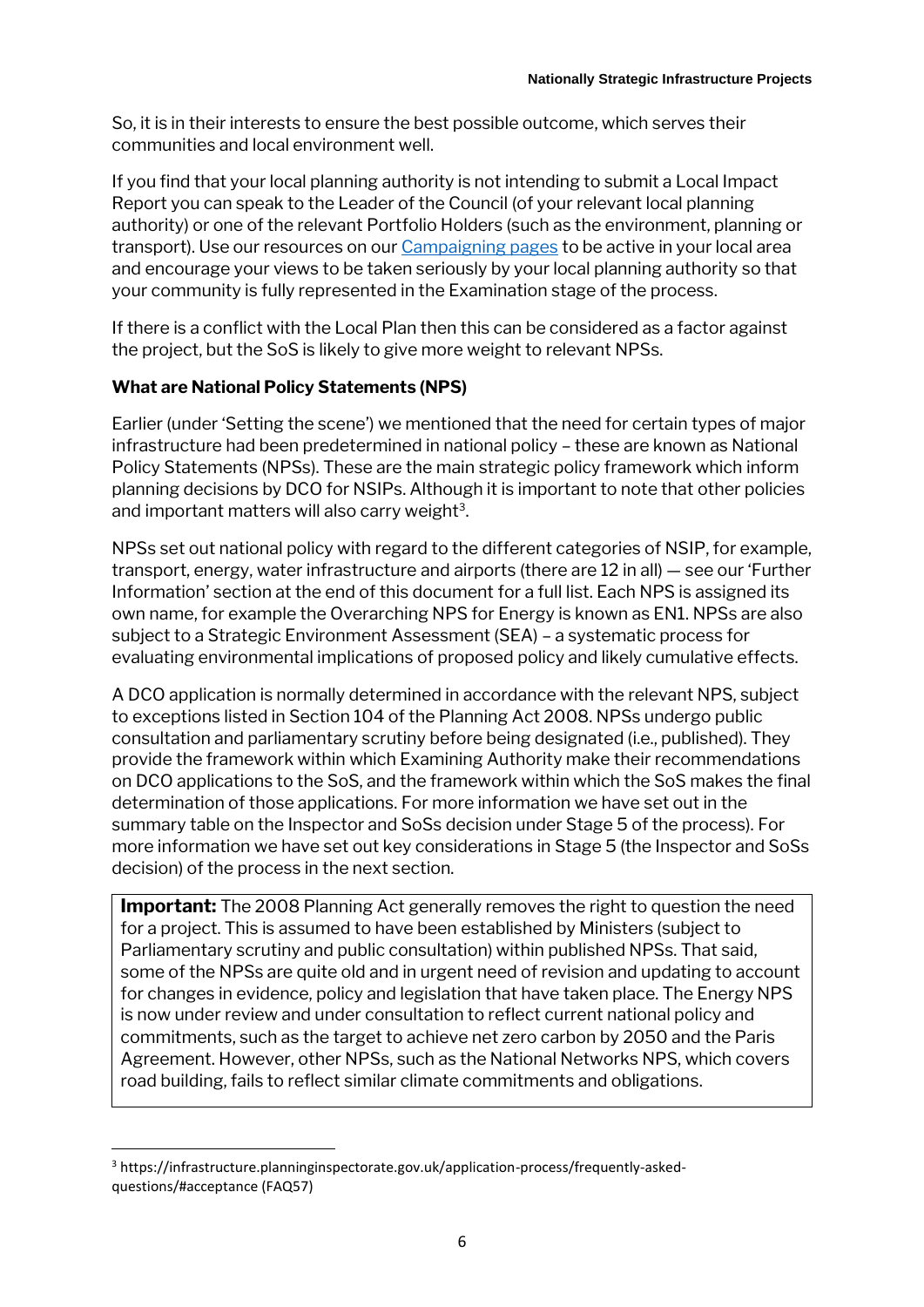Tackling the climate and ecological crises needs to be at the heart of major infrastructure decisions. However, this is unlikely to happen without a review and revision of NPSs.

**Case in point:** Following the original Court of Appeal Heathrow ruling in 2020, the Government faced growing calls to do just this, although the subsequent Supreme Court ruling overturning this decision may have reduced any urgency in this regard. This has largely been confirmed by the government's recent announcement that they will **not** be updating the Airport NPS (ANPS), which favours a third runway at Heathrow Airport, until a new Department for Transport (DfT) strategy outlining how the aviation sector will reach net zero emissions is published (i.e., the Jet Zero strategy).

#### **What NSIPs are currently in progress?**

The PINS [National Infrastructure Planning](https://infrastructure.planninginspectorate.gov.uk/) website includes a list of all NSIP projects, (based on geographical location), their stage and relevant submission documents. The website also includes helpful guides and FAQs.

#### **NSIPs and other consents**

Once granted, a DCO is often a 'statutory instrument' 4 (depending upon the powers it contains). It can also contain secondary consents such as compulsory acquisition of rights/land. Other relevant consents might be needed before the development can start, for example an Environmental Permit, any other related planning permission or a marine licence.

In addition to the NSIP regime, the government possesses other means to consent large pieces of infrastructure. For instance, an Act of Parliament can be made for certain works of national importance. Examples include the Channel Tunnel Acts passed in the 1970s and 1980s and the Crossrail Act, passed in 2008, to build a new east to west rail link through central London. High Speed Two (HS2) Phase 1 gained its act of parliament in February 2017.

Some major infrastructure is also still authorised by way of a Transport and Works Act Order (TWA), a statutory instrument made under the Transport and Works Act 1992 to authorise the construction and operation of new transport infrastructure projects. Such projects include certain railways, tramways, other guided transport systems, inland waterways and works interfering with the rights of navigation. It applies to projects not defined as NSIPs and which do not require an act of parliament.

**HELP! I'm more familiar with local decision-making for planning applications. Is there an easy way to understand how the process differs?** If you are more familiar with local level planning decisions under the Town and Country Planning Act 1990, you may find Appendix A of this guidance helpful (where we have prepared a compare and contrast of the two processes).

<sup>&</sup>lt;sup>4</sup> Statutory Instruments are a form of legislation which allow the provisions of an Act of Parliament to be subsequently brought into force or altered without Parliament having to pass a new Act. They are also referred to as secondary, delegated or subordinate legislation.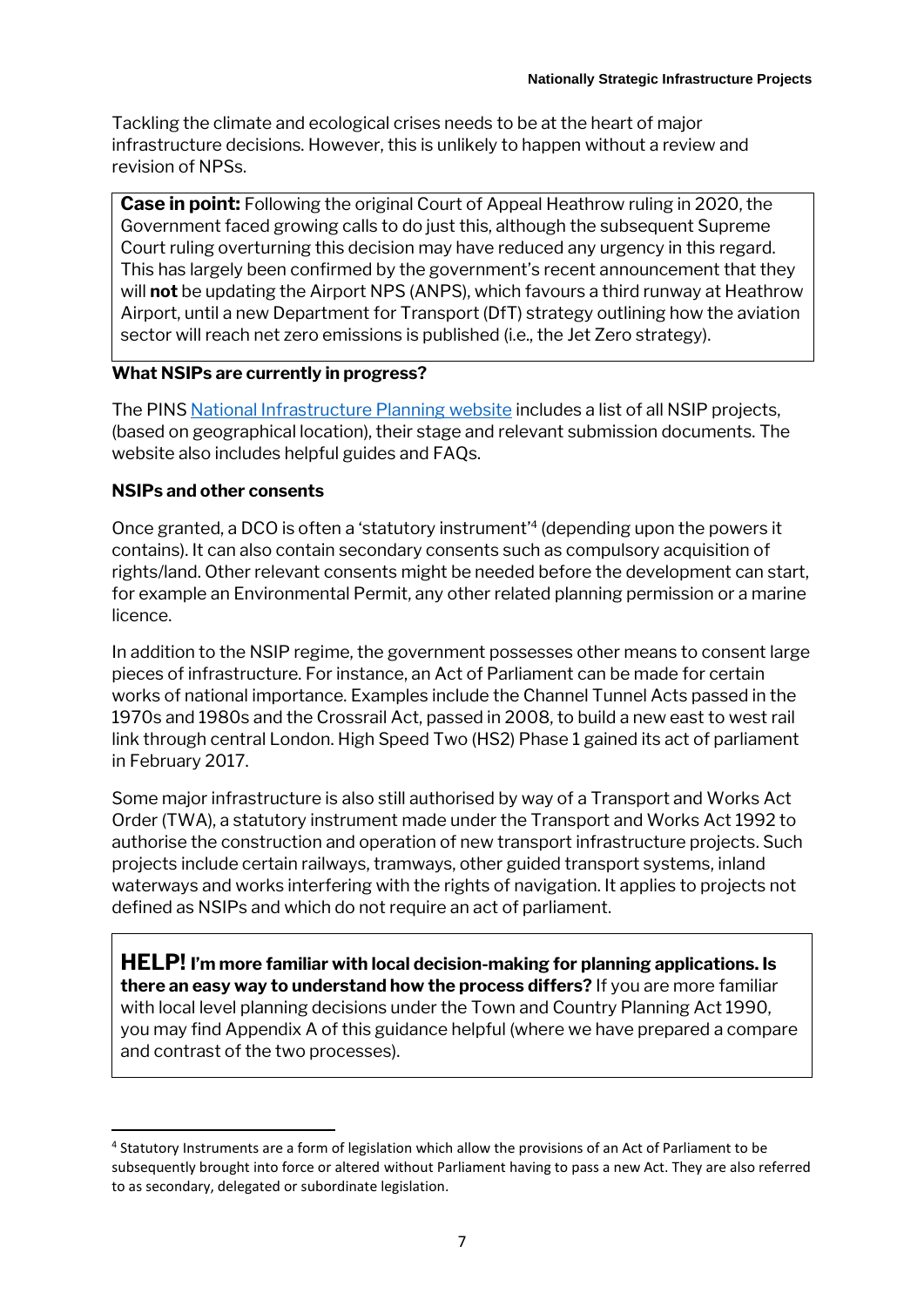# **Summary of a campaigner's route through the process**

#### **Stage 1: Pre-application**

The developer has informed PINS of their intention to submit an application. Prior to submission they are required to carry out formal consultation of their proposals with the public, relevant local planning authorities and statutory bodies/regulators. A statement of community consultation will be prepared.

The developer also considers whether there is a need for an EIA and what its content will cover.

**Your role –** look out for development proposals being advertised in local media or public places nearby the project site.

Respond to the consultation (email, applicant's website, consultation events) and request to comment on the statement of community consultation. **Make sure to respond by the deadlines set by the developer!** The developer must demonstrate that they have considered all relevant responses received during the consultation.

**Pg. 12-14**

Also speak to your local planning authority to raise any concerns. They should consider your views and report back to PINS at Stage 2 on the consultation.

**WARNING! The NSIP process is 'front-loaded' meaning the best opportunities to influence are during the earliest stages of the process.** Once an NSIP application has been submitted, there is very little scope to change or influence the contents of the proposal. Therefore, engaging directly with the developer during preapplication consultation is the best time to influence its design and scope.

#### **Stage 2: Acceptance**

Application formally submitted to PINS who have 28 days to consider if the application meets the required standards to accept the application, including whether all suitable documentation is received, and the community consultation was adequate.

**Your role –** continue to liaise with your local planning authority if you think there is anything they should include in their adequacy of consultation representation. **Pg. 15-17**

#### **Stage 3: Pre-examination**

Developer publicises that PINS have accepted application, all documentation and details of by when (no less than 28 days) and how parties can register to get involved in the Examination as Interested Parties.

Appointment of an Inspector or Panel of Inspectors (Examining Authority). Preliminary Meeting held to discuss procedural issues and the timetable for examination.

#### **Stage 4: Examination**

Examining Authority invites Interested Parties to provide more detailed views in written submissions and will ask written questions. Hearings may be held. The local planning authority submits a Local Impact Report for the Inspectors consideration.

**Your role –** register as **an Interested Party** and provide a summary of your views of the application by **submitting a 'Relevant Representation'**. Take part in the Preliminary Meeting. The content of your Relevant Representation will influence the timetable for examination and the main issues to be discussed. **Pg. 18**

If you don't register as an Interested Party, this will limit your ability to get involved at Examination and any further involvement will be this will be at the discretion of the Examining Authority.

**Your role –** Stick to the deadlines in the Examination Timetable. Keep allies close and share work areas to spread resources. Submit written representations and prepare any answers to questions and for any planned **Pg. 19-21**Hearings. Use social media to update followers on your progress. Lobby your local planning authority to submit a Local Impact Report. Consider if you need professional representation.

**What happens next?** By this stage you have done most of what you can to influence the NSIP. The Examining Authority and SoS must now consider all submissions and evidence (Stage 5/6). **BUT** continue to **check PINS website as there may be further consultations by the SoS which you want to respond to.** Once the final decision has been issued the decision may be challenged in the High Court, but this only considers the legality of the DCO not the planning judgements – there is no separate right of appeal for NSIPs.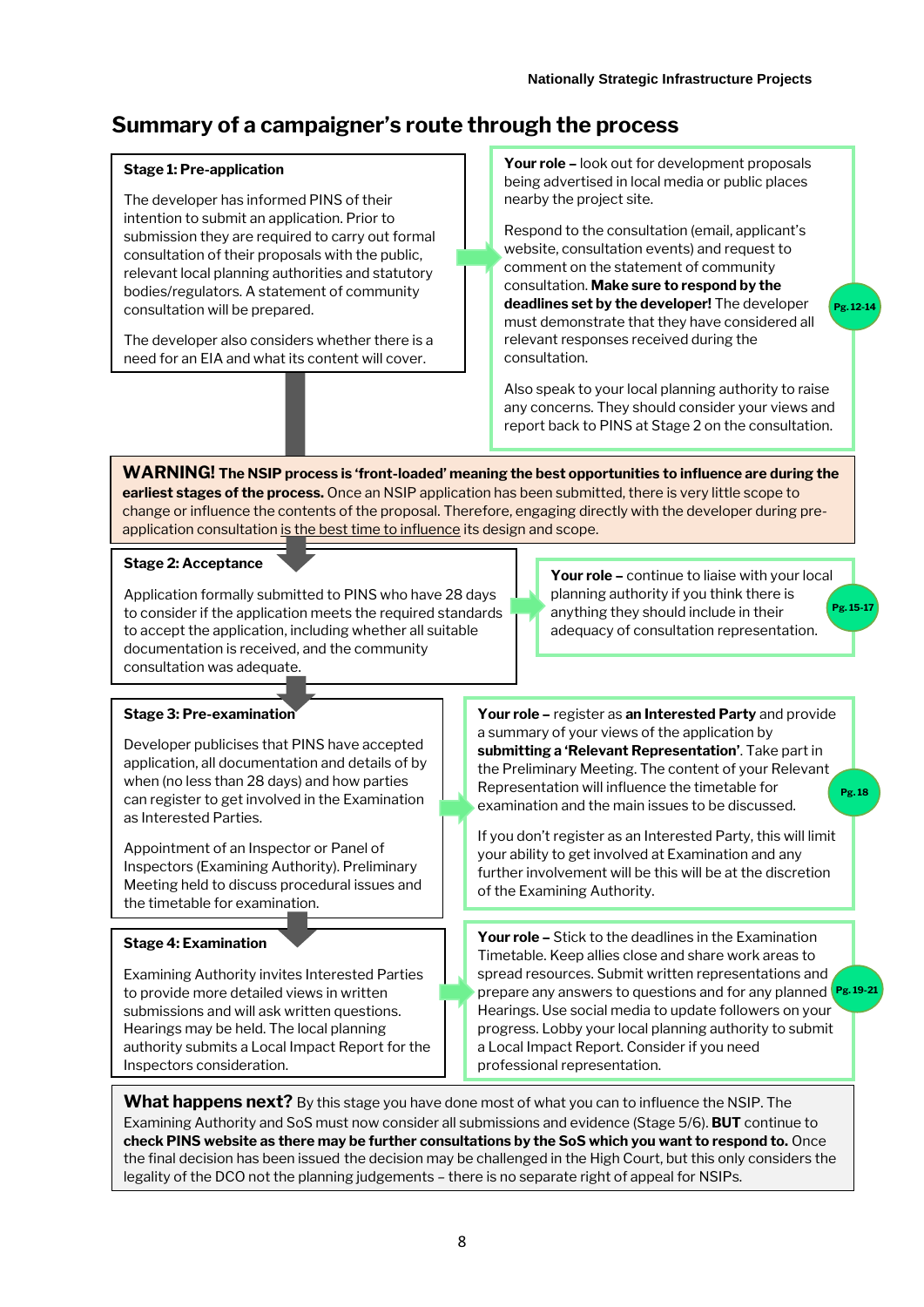# **Top tips for getting involved from our campaigners**

**1. Get involved early.** After a developer has formally notified PINS that they intend to submit a DCO application (at some point), PINS uploads information on the proposed project to their website. Read documents published about the project before the preapplication public consultation starts and well before the DCO application is formally submitted. These will include environmental scoping carried out by the developer setting out their proposed approach to environmental assessment; responses by consultation bodies; any SoS Scoping Opinion; and other useful information. Identify key players and where they stand. Build your group/ alliance around the project and decide as early as you can what your desired outcome is – are you going to support, oppose, or push for key changes that make the project more acceptable?

Information provided by PINS and the developer is likely to be dry and formal. Consider how you want to influence the proposal and suggest ways to best engage with local communities and those most affected. Set up your communications channels and get yourself known, particularly to the developer and your local planning authority.

**2. Respond to the pre-application consultation.** This is run by the developer of the scheme, for example for a major road scheme it will be run by National Highways. If you have concerns about the way the consultation has been, or is being, run, you should let the developer and your local planning authority know. You can also make a comment to PINS (although they do not tend to get involved at such early stages in the process). While your local planning authority is a consultee and does not run the consultation, they may feedback to PINS on how the consultation has gone (this is known as an Adequacy of Consultation Report). If PINS consider that the consultation has been undertaken inadequately, they will reject the application and the process starts again.

**3. Submit your representation on the DCO application once it is submitted to PINS.**  Once accepted it is time to check the project webpage on PINS' website for key dates for the next stages of the process and deadlines for responding. Complete a 'Relevant Representation Form' and register as an Interested Party. Remember that aspects of the proposal may have changed since the pre-application consultation, and this is the first opportunity the Examining Authority will have to read your views directly rather than via the consultation report provided by the developer. Make sure key allies are objecting and support each other's positions, even if you are bringing different arguments to the table. A high number of objectors or supporters will sharpen the minds of the Examining Authority and SoS and will raise the temperature of the debate. Therefore, bear in mind that PINS do not make petitions, proforma responses and mass registration easy when submitting representations or applying to be an Interested Party.

**4. Draw on evidence, legislation and policy and cite authoritative sources wherever you can to support and bolster your case.** Remember that you cannot question the national policy set out within NPSs; only whether or not these policy documents have been correctly applied in this specific instance. That said, if you are objecting to a DCO, and if the NPS contains policy which is unhelpful to your position, all is not necessarily lost. **The SoS may depart from the NPS policy if they consider that the adverse impact of the proposed development would outweigh its benefits.** Consider therefore what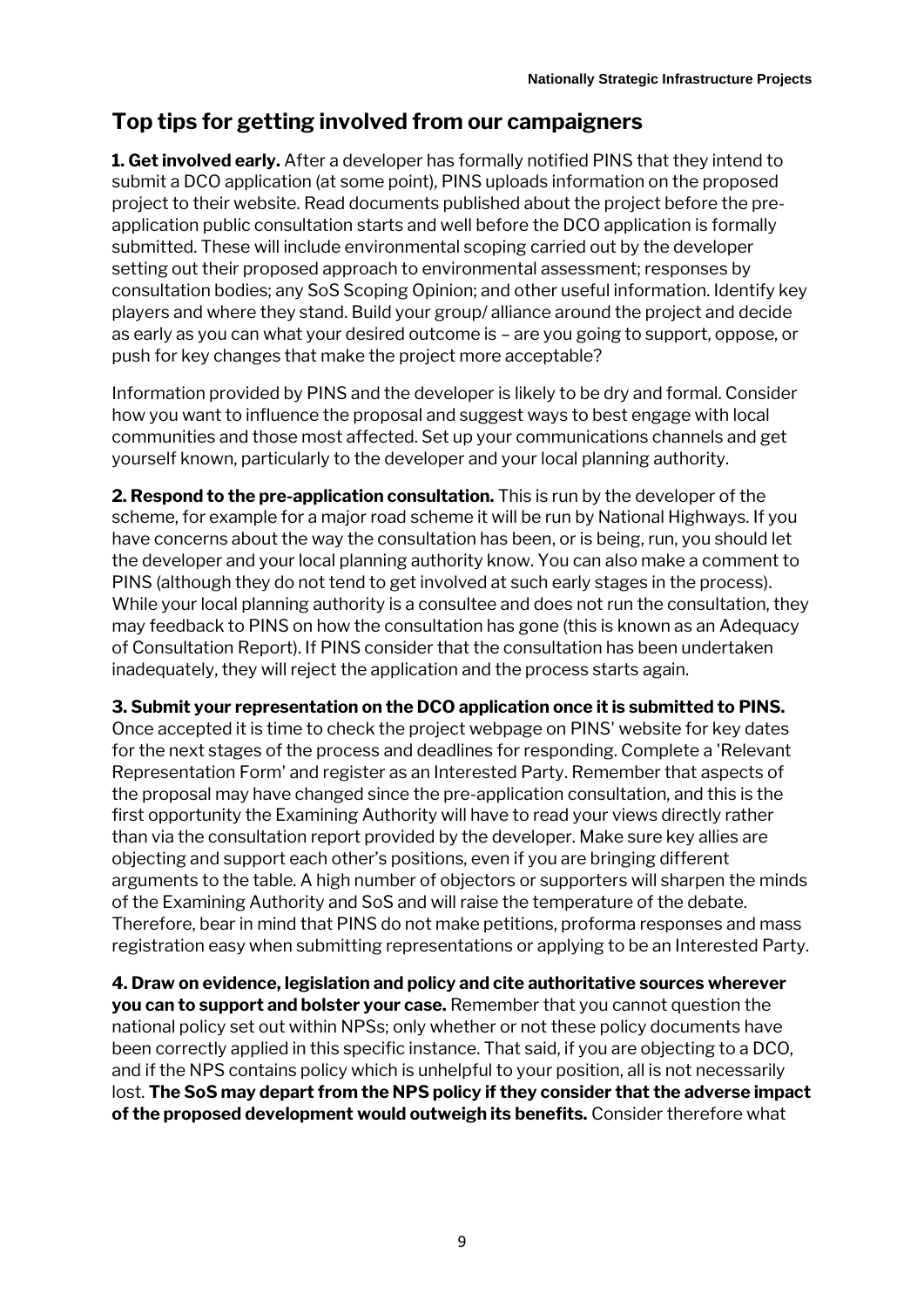evidence and arguments you can submit which would be relevant to this balancing exercise.

**5. Share your concerns with your local planning authority.** Ask them to take your concerns into account in their Local Impact Report (LIR) (they are only "strongly encouraged" to do so and it is not a legal requirement). It is worthwhile getting to know your elected Members, particularly the Leader of the Council and any relevant Portfolio Holders. Encourage them to understand your point of view and lobbying using Friends of the Earth's campaigning resource pages. Be active in your local area and on social media to put pressure on your local planning authority to submit a representation that is truly reflective of the community it is there to protect.

#### **6. Decide on your approach to the Examination**

Full participation in the 6 month process is an exhausting and frustrating experience. The process was never designed to make it easy for communities to play a full part as the process was intended to be front loaded with all issues bottomed out prior to acceptance (Stage 2). There is no "equality of arms" or fair balance between the developer and local communities concerned. Many local groups have found that despite PINS stating they are impartial during the proceedings, they cannot be relied on to act as an impartial referee to ensure fairness through the process. This is largely down to the flexibilities in the Planning Act 2008 allowing Examining Authority discretion in how consultations, amendments to the scheme and communications are conducted.

If you have allies who are independently involved, you should keep close links with them. The Examining Authority will encourage joint submissions, to limit the amount of material from different parties. Consider how you can divide up the workload of reading huge volumes of evidence or consider writing different sections of your submission and dividing this up between different members of your group.

Consider whether or not you want to be legally represented. The drawbacks are that you will need to raise a lot of money and may lose a certain amount of control. You will not save yourself any time since you will collectively need to decide how you want your legal representative to act. On the positive side you may gain a new source of relevant expertise to help bolster your case. Perhaps the biggest argument for legal representation is as a defence against sharp practice by the developer, who may withhold key information, avoid answering questions, and try to tie you in knots by repeatedly requiring you to provide the same information in a slightly different way.

Don't neglect the wider context of the process. The decision will be taken by the relevant SoS, and you are essentially engaging in a political process. Use key events in the Examination such as the Preliminary Meeting and Hearings to demonstrate the strength of your support in the community. When building a campaign, allies, power and mapping your strategy or route to success make sure you equip yourself with knowledge and power fro[m our resources](https://campaigning.friendsoftheearth.uk/) or reach out to other organisations<sup>5</sup>.

You can use local media and your own social media channels to update your followers and local communities with progress and relevant stories. This will ensure you make the

<sup>5</sup> <https://www.seedsforchange.org.uk/strategy>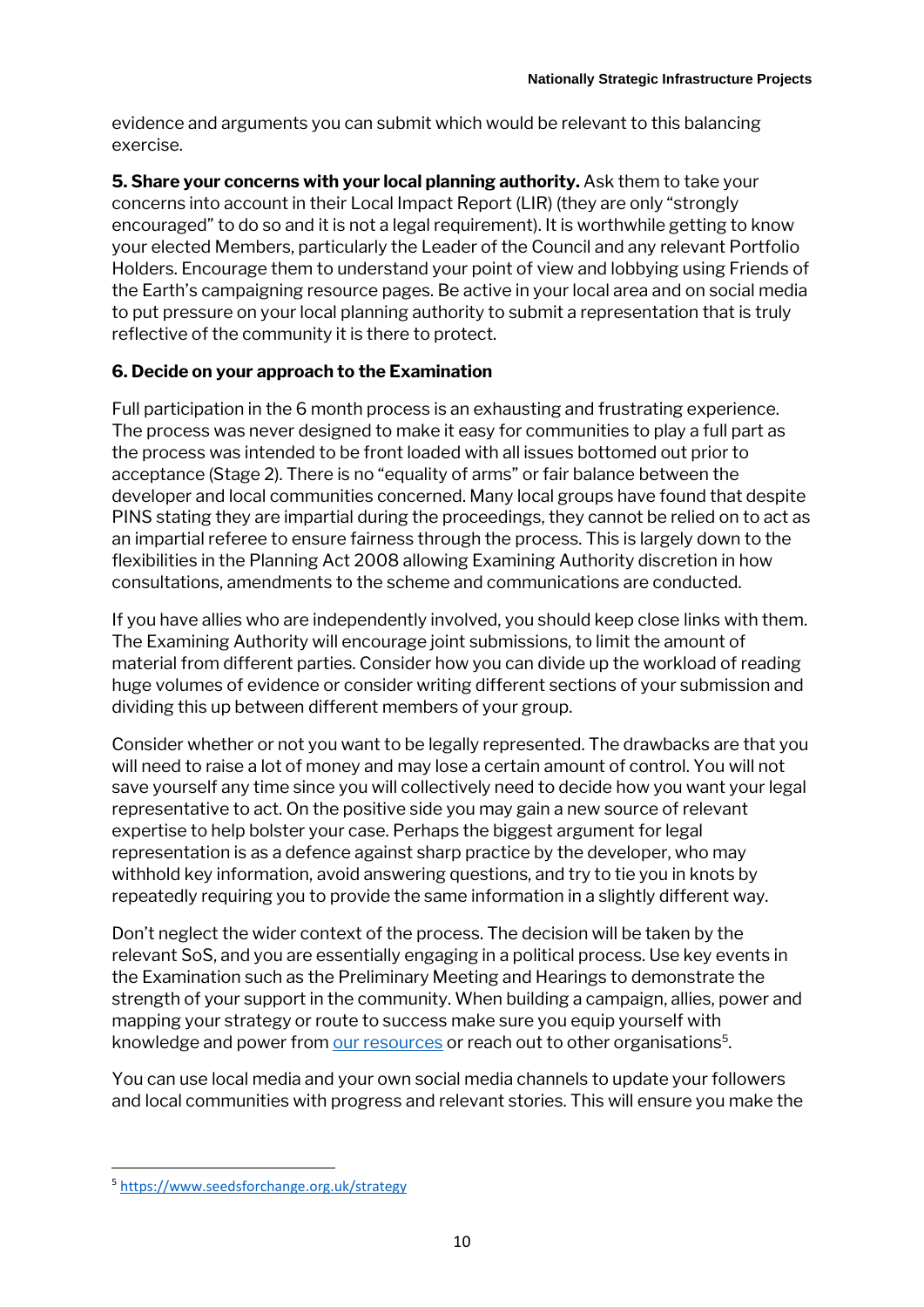Examination accessible, and more than a remote process defended by complicated documents and jargon.

**7. Request to speak or attend a hearing (open floor or issue specific).** Open floor hearings tend to have a community focus and are an opportunity for individuals and community groups to speak directly to the Examining Authority. Depending on the scale of the project area more than one hearing may take place. Time limits will be given to ensure everyone has a chance to speak and ask questions. Issue specific hearings are held to explore an issue raised in detail and are more technical and formal.

**8. Respond to consultations on National Policy Statements** (if and when they happen)**.**  These establish the underlying acceptance in principle for whether a certain type of infrastructure is needed and guide the SoS's decision. Getting the policies and wording of these right in the first place will make a big difference.

#### **Inspiration**

The developer does not always win! See "[Extinguished](https://www.youtube.com/watch?v=afApMXeup1E)" – short video about the successful campaign.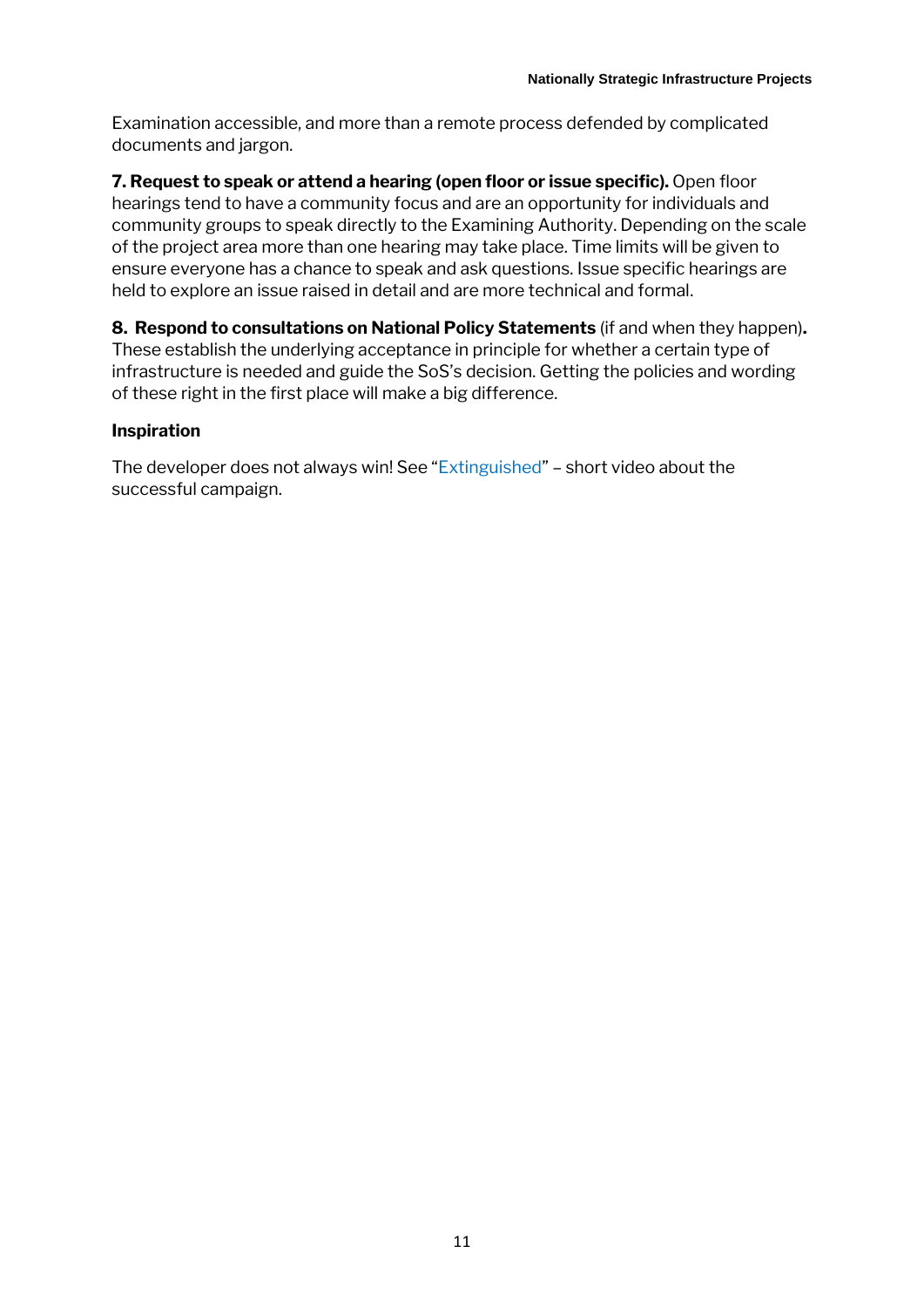# **Detailed overview of the six main stages for the determining Nationally Significant Infrastructure Projects (NSIPs)**

The following section seeks to help you better understand the purpose of each stage, what to expect and how to best be involved.

## **STAGE 1: Pre-Application**

| Purpose:    | The NSIP regime is what is known as a 'front-loaded process'<br>where all the necessary consultation and environmental<br>assessments must be carried out prior to submitting the<br>application to PINS. It is a legal requirement to carry out this stage<br>of the process. At this stage the developer must:<br>Refine details of the project and finalise application<br>documents (including a draft version of the DCO)<br>Undertake mandatory pre-application consultations (they<br>have a statutory duty <sup>6</sup> to consult on their proposals),<br>including consulting the list of statutory consultees <sup>7</sup> and the<br>local community <sup>8</sup> (the developer must set this out in a<br><b>Statement of Community Consultation)</b><br>Give required notice to PINS of the proposal<br>Prepare necessary assessments (as required) - including<br>$\bullet$<br>the screening and scoping of Environmental Impact<br>Assessments (EIA) <sup>9</sup> and any assessments that may be<br>required under the Habitats Regulations<br>Publish a notice (can be at any time in stage 1) in a local (for<br>two consecutive weeks) and national newspaper (published<br>once) to describe the project and explain where to view<br>documentation (e.g., plans)<br>Stipulate a deadline to respond to publicity (at least 28 days<br>following the date when the notice is last published)<br>Have regard to any responses to the consultation<br>$\bullet$<br>(assuming submitted on time) when deciding whether to<br>make any changes to the proposed application before<br>submitting it to PINS for 'acceptance'. This is an<br>opportunity for the developer to resolve or reduce impacts<br>during construction and operation and inform the final<br>design and proposal specifications. |
|-------------|-------------------------------------------------------------------------------------------------------------------------------------------------------------------------------------------------------------------------------------------------------------------------------------------------------------------------------------------------------------------------------------------------------------------------------------------------------------------------------------------------------------------------------------------------------------------------------------------------------------------------------------------------------------------------------------------------------------------------------------------------------------------------------------------------------------------------------------------------------------------------------------------------------------------------------------------------------------------------------------------------------------------------------------------------------------------------------------------------------------------------------------------------------------------------------------------------------------------------------------------------------------------------------------------------------------------------------------------------------------------------------------------------------------------------------------------------------------------------------------------------------------------------------------------------------------------------------------------------------------------------------------------------------------------------------------------------------------------------------------------------------------------------------------------------------------------------|
| Timescales: | Varied. PINS publish details of advice given to the developer and<br>others under the relevant project page on their website. This may<br>provide an indication of their best understanding of when an<br>application will be submitted (Stage 2) for you to work from.                                                                                                                                                                                                                                                                                                                                                                                                                                                                                                                                                                                                                                                                                                                                                                                                                                                                                                                                                                                                                                                                                                                                                                                                                                                                                                                                                                                                                                                                                                                                                 |

<sup>6</sup> Under sections 42 and 47 of the Planning Act 2008

<sup>&</sup>lt;sup>7</sup> Schedule 1 of The Infrastructure Planning (Applications: Prescribed Forms and Procedure) Regulations 2009 and section 42 of the Planning Act 2008.

<sup>&</sup>lt;sup>8</sup> Including affected persons as a result of any compulsory acquisition of land

<sup>&</sup>lt;sup>9</sup> For more information see our EIA guidance note or Appendix C of this document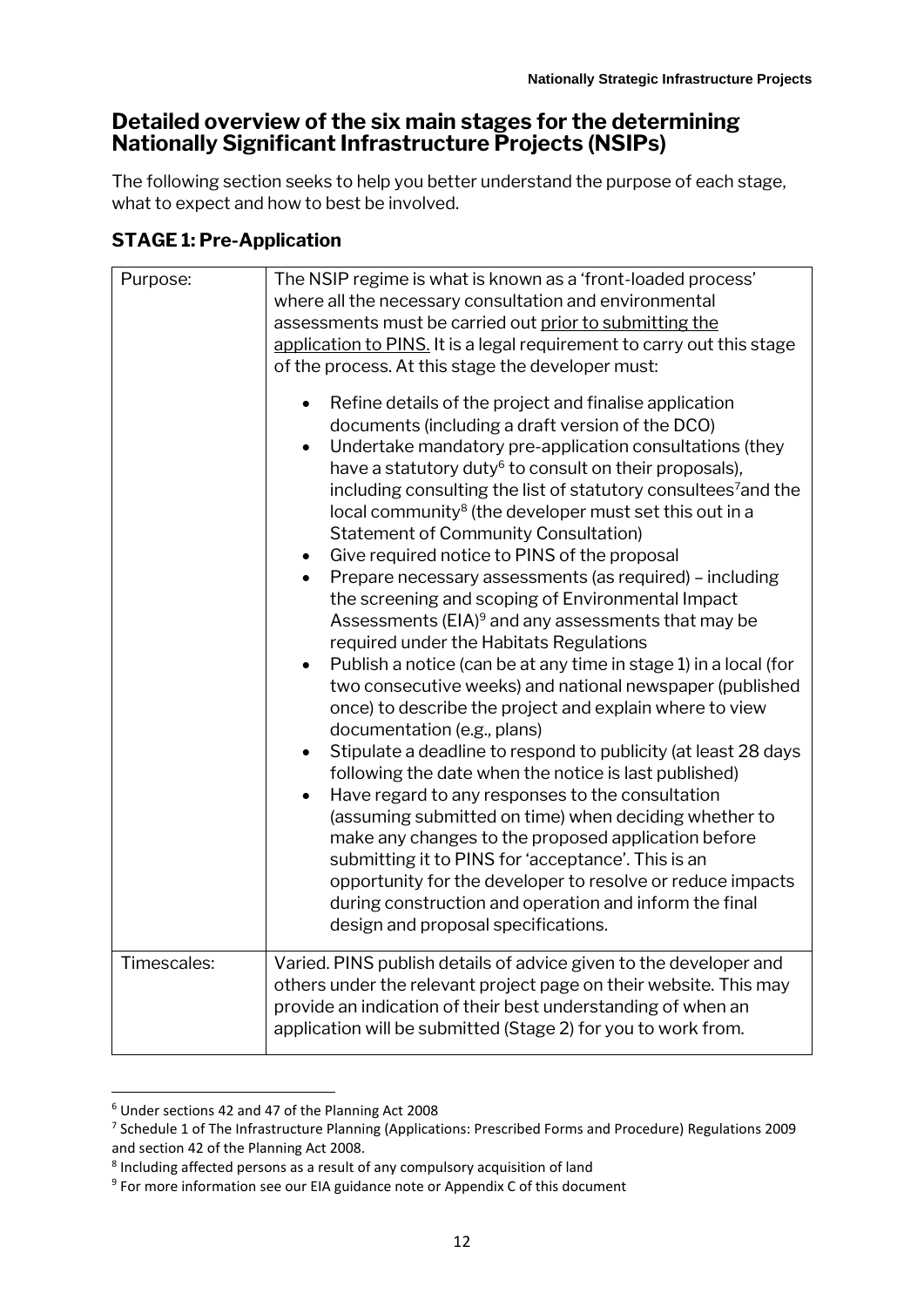| Keeping track of<br>the proposal:                                         | You should keep track of the project on the Planning Inspectorate<br>website, and you can ask to receive email updates from them as<br>the project progresses (note that this is NOT the same as<br>registering as an interested party - see below). Look at any<br>documents that are prepared before the pre-consultation, such as<br>the Environmental Scoping Report.                                                                                                        |
|---------------------------------------------------------------------------|----------------------------------------------------------------------------------------------------------------------------------------------------------------------------------------------------------------------------------------------------------------------------------------------------------------------------------------------------------------------------------------------------------------------------------------------------------------------------------|
| The important<br>document -<br>Statement of<br>Community<br>Consultation: | This statement is produced by the developer to establish how they<br>will consult with the local community during the pre-application<br>stage in accordance with statutory consultation activities <sup>10</sup> . There<br>are no set templates for this statement to follow.                                                                                                                                                                                                  |
|                                                                           | The developer is required to send a draft of the statement to host<br>local planning authorities <sup>11</sup> to comment on for 28 days to help the<br>developer prepare a consultation programme that is tailored to the<br>needs of the communities likely to be affected by the<br>development.                                                                                                                                                                              |
|                                                                           | If you have ideas on how the consultation with the community<br>should be carried out, you should submit these to both your local<br>planning authority and the developer (if you have their contact<br>details). If not, ask your local planning authority to pass on the<br>information for consideration.                                                                                                                                                                     |
|                                                                           | Once finalised adverts are published in a local newspaper by the<br>developer explaining where this can be publicly viewed.                                                                                                                                                                                                                                                                                                                                                      |
|                                                                           | In terms of timescales, statutory consultations are usually carried<br>out nearer to the submission of the application. Being aware of the<br>development and preparing to be involved ahead of consultation<br>activities will assist you in keeping up to date with the process. We<br>also advise that all parties should use this time to start<br>preparations for the Examination stage (evidence gathering,<br>keeping notes on correspondence and a note of timescales). |
|                                                                           | Developers must carry out their pre-application consultation in line<br>with the final statement. If it is deemed necessary to hold another<br>consultation (in response to the feedback received) then a revised<br>statement may be published, and you can engage in the same way<br>again.                                                                                                                                                                                    |
|                                                                           | If you are not happy with the way a developer has prepared or<br>conducted a pre-application community consultation you should<br>contact the developer in the first instance. Where your concerns<br>are not adequately addressed you should speak to your local<br>planning authority who can consider this as part of their Adequacy<br>of Consultation Representation which is requested by PINS when                                                                        |

 $10$  Non-statutory consultation activities are optional and usually take place much earlier in the pre-application stage compared to their statutory counterparts. Such early engagement can assist with instilling local knowledge and feedback at the very start of a project's development

 $11$  Only the local planning authorities which the development boundary falls within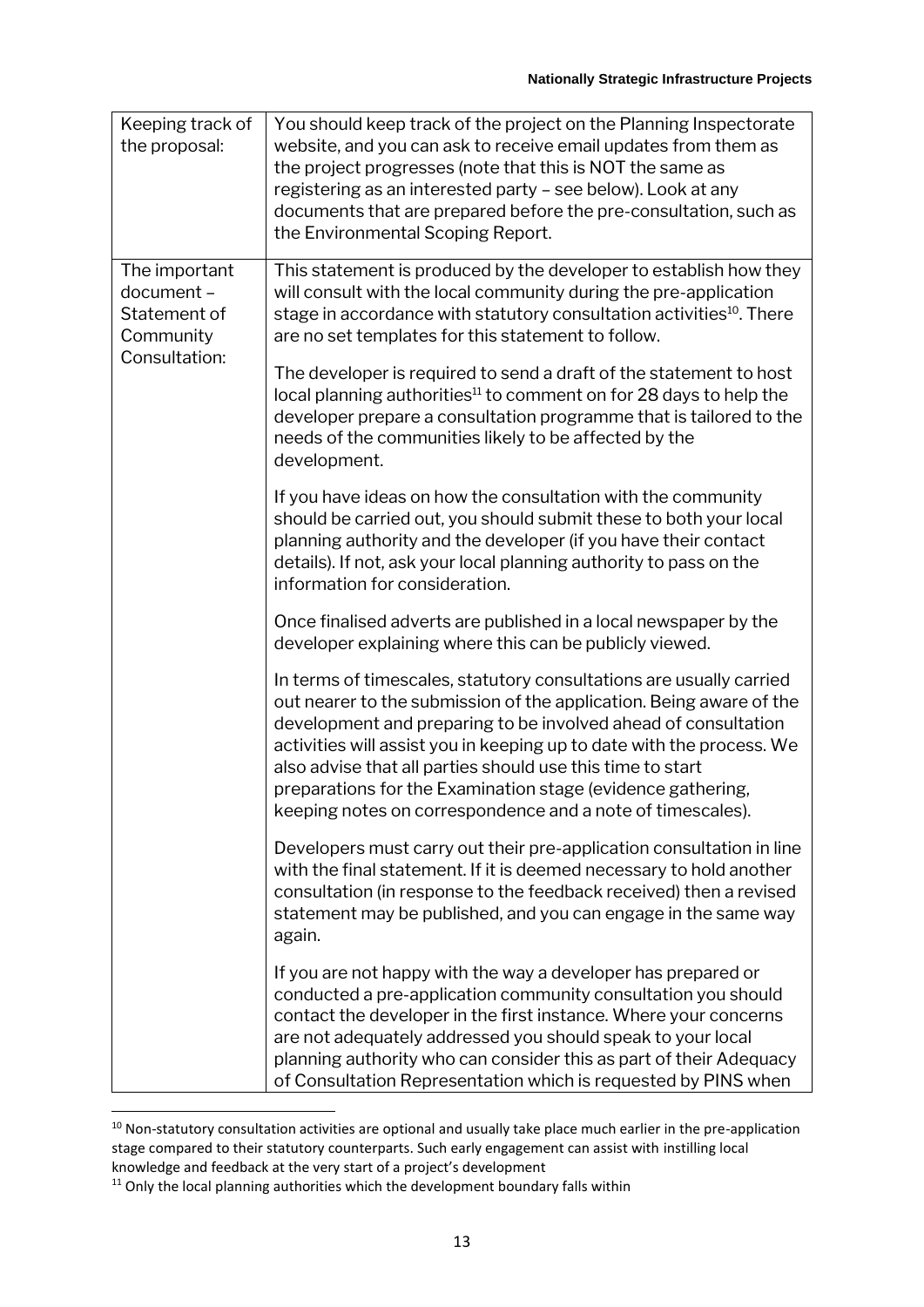|                                                | the application is submitted. PINS has provided helpful advice on<br>this topic. It is worth keeping a record of what you consider is<br>unsatisfactory to use as evidence.                                                                                                                                                                                                                 |
|------------------------------------------------|---------------------------------------------------------------------------------------------------------------------------------------------------------------------------------------------------------------------------------------------------------------------------------------------------------------------------------------------------------------------------------------------|
| Making a<br>representation:                    | Your local planning authority should advise the community on how<br>to find out more about a proposed NSIP application and<br>opportunities to be involved in the decision-making process.                                                                                                                                                                                                  |
|                                                | To get involved, contact the developer to ask what their process is<br>for community engagement or look out for advertisements<br>detailing events - these are usually on a dedicated project website<br>or the developer's own company website. If in doubt, reach out to<br>your local planning authority.                                                                                |
|                                                | Make sure you read and familiarise yourself with the documents<br>provided by the developer. They may seem complex, especially in<br>terms of structure and jargon. If you are struggling to find<br>information, speak to the developer as they may help you identify<br>what documents you need to look at.                                                                               |
|                                                | Get your community and allies involved. Submit your<br>representations at this stage directly to the developer via their<br>contact details provided on the publicity or via the <b>NSIP</b> website<br>project page. The developer must show they have had regard to<br>your responses in their Consultation Report <sup>12</sup> .                                                        |
| What to include<br>in your<br>representation?: | Responding to a developer's Pre-application consultation is the<br>best time to influence a project (e.g., design, layout or location),<br>whether you agree with it, disagree with it, or believe it could be<br>improved. This is because they still haven't finalised their<br>submission to PINS. It is also the first 'formal' opportunity to make<br>your views known.                |
|                                                | Where an application is EIA development there will also be<br>opportunity to comment on and review Preliminary Environmental<br>Information. PINS will not get involved at this stage. You must<br>therefore direct any concerns or comments to the developer, or<br>your local planning authority. For information on writing a good<br>representation, see the 'examination' stage below. |
|                                                | A note of caution: any consultation material presented is not<br>necessarily a full draft version of the application and some<br>developers may also hold more than one pre-application<br>consultation stage.                                                                                                                                                                              |
| More advice:                                   | Read PINS Community Consultation FAQ and Advice Note 8.1:<br>Responding to the developer's pre-application consultation                                                                                                                                                                                                                                                                     |

<sup>&</sup>lt;sup>12</sup> A report that is submitted with the application to PINS to confirm compliance with statutory pre-application consultation requirements. The report is published once PINS receives the application at the start of Stage 2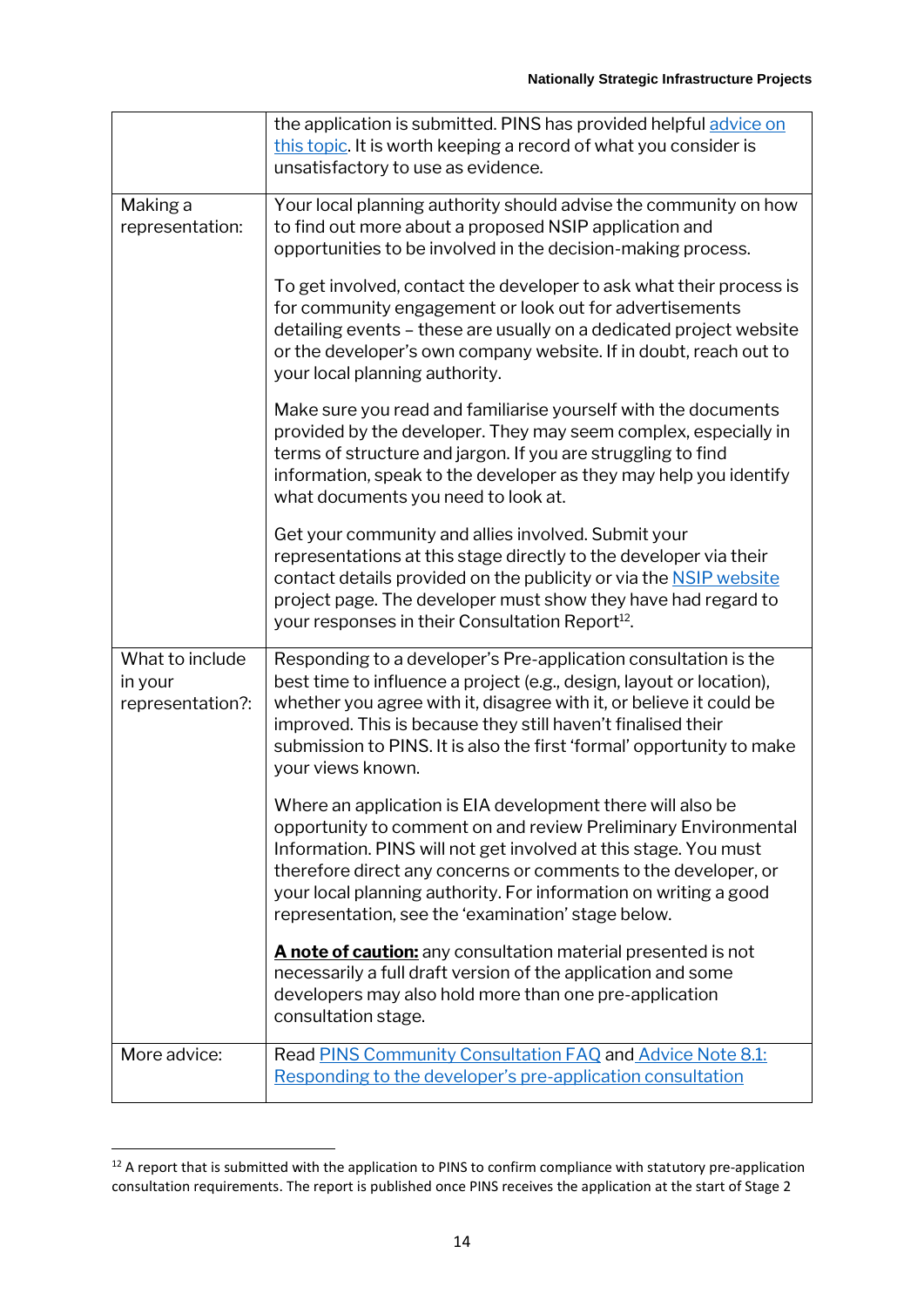# **STAGE 2: Acceptance**

From this stage onwards the application process runs to a strict timetable.

| Purpose:                                        | For PINS to determine whether the application is of a satisfactory<br>standard to be examined or not for the application to be able to<br>proceed to examination, including whether a developer's pre-<br>application consultation and publicity has been adequate (in line<br>with s42, s47 and s48 of the Planning Act 2008 (PA2008).<br>This stage does not consider the merits of the project; it is just a<br>matter of whether or not the developer has followed the process<br>correctly and provided all necessary and correct information.<br>PINS will also ask the relevant local planning authorities for their<br>views (Consultation Report).<br>While some developers will publish all relevant documents prior to |
|-------------------------------------------------|-----------------------------------------------------------------------------------------------------------------------------------------------------------------------------------------------------------------------------------------------------------------------------------------------------------------------------------------------------------------------------------------------------------------------------------------------------------------------------------------------------------------------------------------------------------------------------------------------------------------------------------------------------------------------------------------------------------------------------------|
|                                                 | acceptance, they are not required to do so, so do not be alarmed if<br>information is not readily available at the outset of this stage.                                                                                                                                                                                                                                                                                                                                                                                                                                                                                                                                                                                          |
| Timescales:                                     | 28 days for PINS to decide whether to accept the application.                                                                                                                                                                                                                                                                                                                                                                                                                                                                                                                                                                                                                                                                     |
|                                                 | If the application is refused at this stage, PINs submit a report<br>detailing why the application is refused and what the developer<br>must do to resolve the reasons for refusal. There is a 6 week<br>window for the developer to challenge this decision.                                                                                                                                                                                                                                                                                                                                                                                                                                                                     |
|                                                 | If accepted, all documents are published on the website ready for<br>pre-examination. Following acceptance, the developer must<br>publish a notice which must include a deadline for statutory<br>consultees, individuals, or groups to register as an Interested<br>Party. This deadline must be at least 28 days (or at least 30 days in<br>certain types of case) from when the notice is last published. It is<br>important to register to be involved in subsequent stages of the<br>process. If you don't, you lose your rights to submit further<br>evidence or participate in the examination stage (Stage 4) and<br>would need PINS' permission to take either of these steps.                                           |
| Benefits of<br>becoming an<br>Interested Party: | Gives you a right to make representations about the<br>$\bullet$<br>application<br>Ensures you are informed of the progress of the<br>Examination (Stage 4)<br>Notifies you of the final decision by the SoS<br>$\bullet$<br>Provides opportunity to attend and speak at the<br>Preliminary Meeting and/or Hearing that takes place during<br>Examination (Stage 4)<br>Grants you a further opportunity to submit additional<br>٠<br>written evidence to the appointed Examining Authority                                                                                                                                                                                                                                        |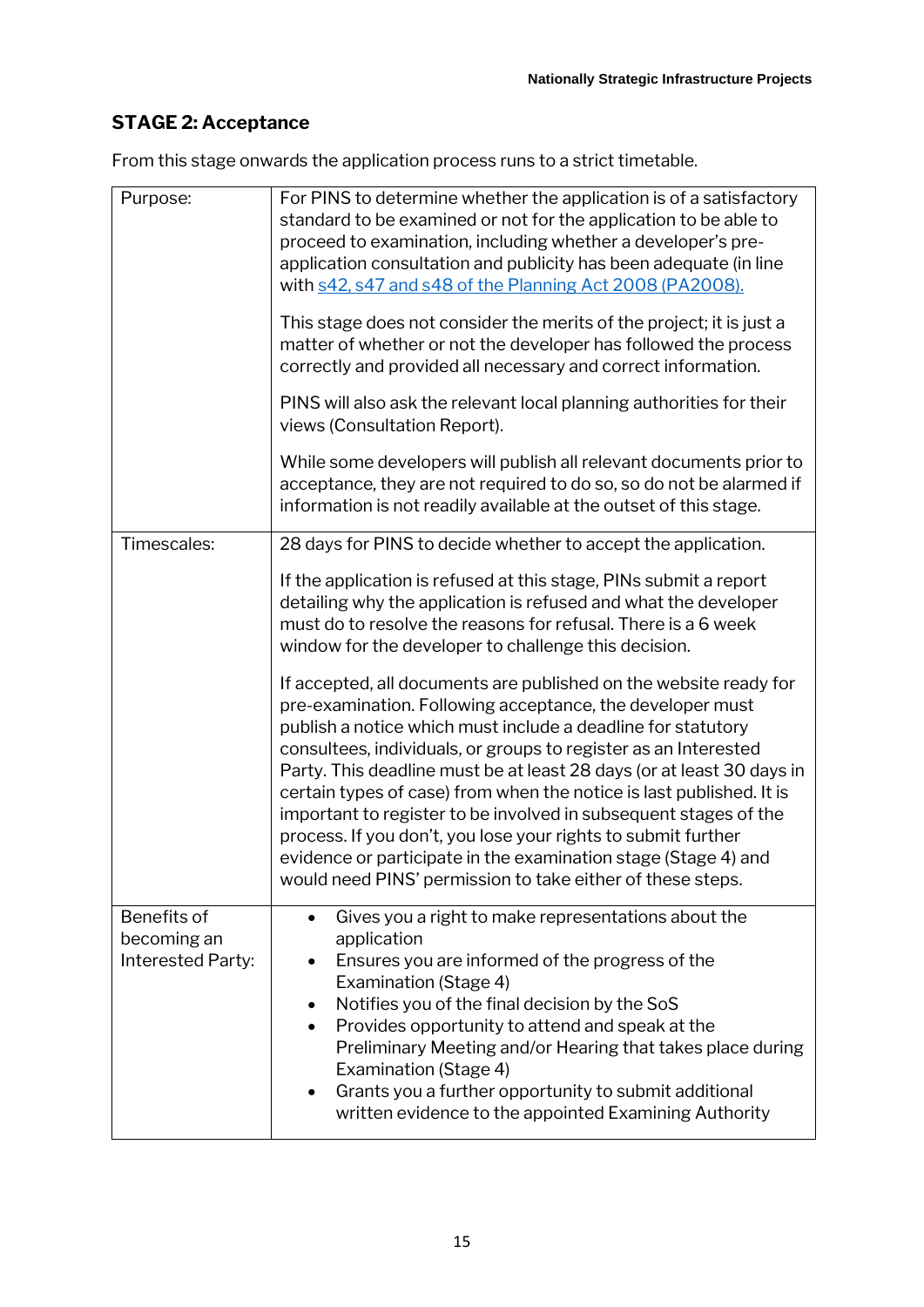| How to register<br>as an Interested<br>Party: | If the application is accepted, it is time to register with PINS as an<br>Interested Party by making a 'Relevant Representation' <sup>13</sup> .<br>Registration is not difficult, but you have to do it within the set<br>deadline and on the official form. You can find out about the<br>registration period from:                                                                                                                                                                                                                                                           |
|-----------------------------------------------|---------------------------------------------------------------------------------------------------------------------------------------------------------------------------------------------------------------------------------------------------------------------------------------------------------------------------------------------------------------------------------------------------------------------------------------------------------------------------------------------------------------------------------------------------------------------------------|
|                                               | Newspaper advert<br>$\bullet$<br>Site notice<br>NSIP project webpage<br>Social media or email alerts (if you have signed up on the<br>$\bullet$<br>relevant project page – see section on keeping track of the<br>proposal in Stage 1)                                                                                                                                                                                                                                                                                                                                          |
|                                               | You can complete the form online or request one through the post<br>- but you can't download it or make your own copies - and we<br>advise that you make sure there is sufficient time to return the<br>form by post before the deadline expires.                                                                                                                                                                                                                                                                                                                               |
|                                               | All Interested Parties will be invited to make further Written<br>Representations and can take part in the Examination at hearings.                                                                                                                                                                                                                                                                                                                                                                                                                                             |
|                                               | You can choose to cease being an Interested Party at any point<br>during the Examination by emailing or writing to the Planning<br>Inspectorate.                                                                                                                                                                                                                                                                                                                                                                                                                                |
|                                               | The online form will become available on the relevant project<br>webpage of the National Infrastructure Planning website at the<br>start of the registration period. If you have any difficulties, you can<br>speak directly to the case manager at PINS <sup>14</sup> . The electronic form<br>will automatically navigate you to each of the required sections.<br>Towards the end of the form is a box for you to enter your views<br>(make a 'relevant representation') which is the first time your<br>views about the application will be put to the Examining Authority. |
|                                               | Note: each form creates an Interested Party - if you are two or<br>more individuals and you use one form, make sure you register as<br>a group or complete separate forms for each person and their<br>view. If your views are exactly the same, it is worth considering<br>submitting your representation as a group or household (if<br>relevant).                                                                                                                                                                                                                            |
|                                               | Local planning authorities and those bordering the host authority<br>are automatically Interested Parties, however, they can only<br>secure this status if they also submit a Relevant Representation.                                                                                                                                                                                                                                                                                                                                                                          |

<sup>&</sup>lt;sup>13</sup> A summary of a person's views on an application, made in writing (similar to an objection to a planning application).

<sup>&</sup>lt;sup>14</sup> PINS is impartial. This means that they are able to engage with statutory consultees, local planning authorities and local communities and other interested groups. However, if you do seek advice from them, they are under a duty to publish on the website any notes of advice provided to you.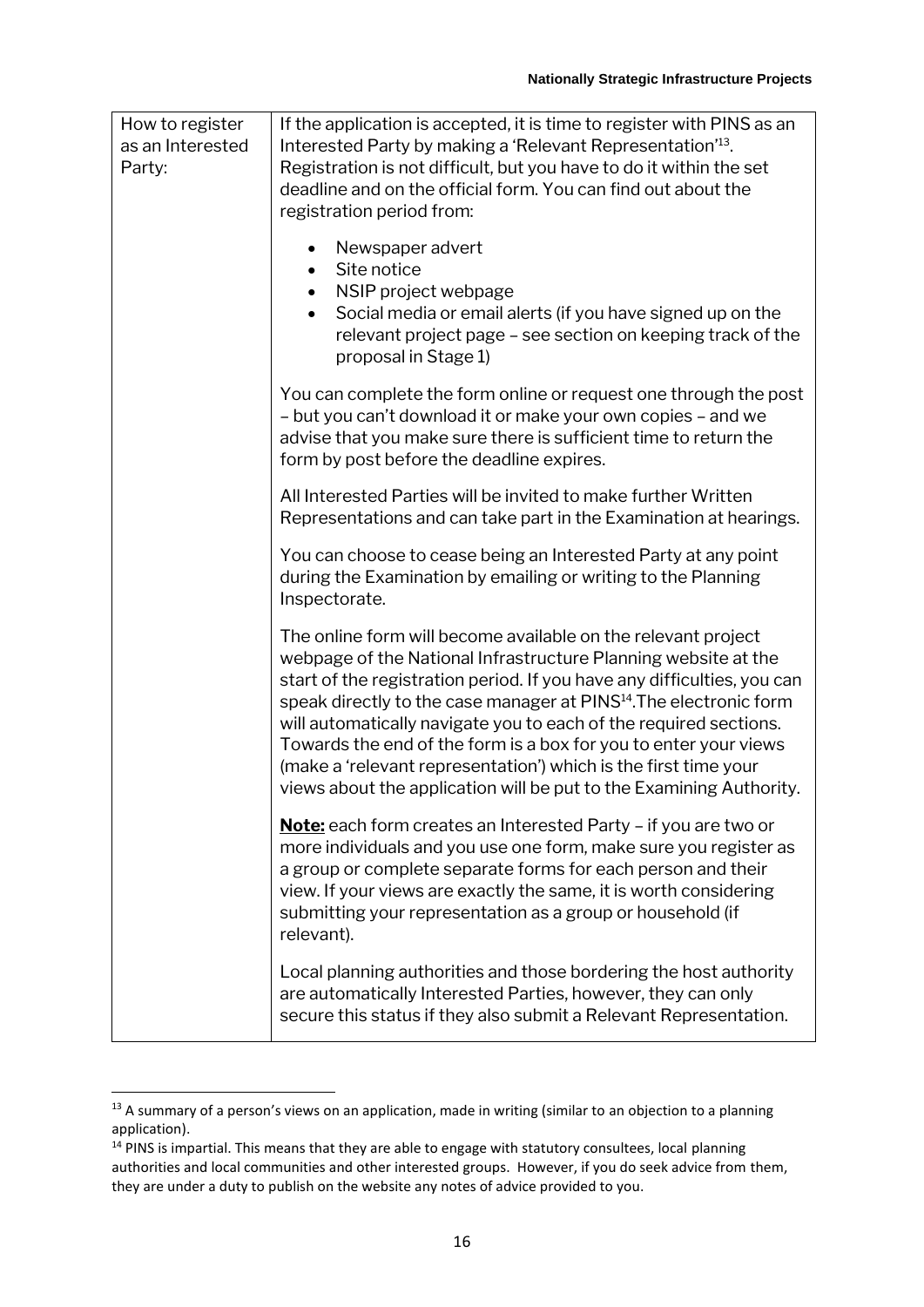| What to include<br>in your form<br>(Relevant<br>Representation<br>box):     | You may have already made your views known at the pre-<br>application consultation stage. These should have been reflected<br>in the Consultation Report. If not, you can reiterate your views<br>here, but bear in mind that this stage is seeking views on the<br>application that has been submitted - the project you previously<br>commented on may have changed in response to the pre-<br>application consultation carried out in Stage 1.                                                                                                                                                                                                                                                  |
|-----------------------------------------------------------------------------|----------------------------------------------------------------------------------------------------------------------------------------------------------------------------------------------------------------------------------------------------------------------------------------------------------------------------------------------------------------------------------------------------------------------------------------------------------------------------------------------------------------------------------------------------------------------------------------------------------------------------------------------------------------------------------------------------|
|                                                                             | Your representation will be made public and should relate to the<br>application only and summarise the points you agree and/or<br>disagree with about the application - highlighting the main issues<br>and impacts.                                                                                                                                                                                                                                                                                                                                                                                                                                                                               |
|                                                                             | There is no word limit on how much you can write at this stage, and<br>you do not need to be a technical expert to make a representation.<br>However, it is advisable to keep your main points clear and it is<br>recommended that you use bullet points and headings to highlight<br>your main arguments for or against. This is to ensure that the<br>Examining Authority captures the issues in the short period of<br>time they have to consider representations.                                                                                                                                                                                                                              |
| What not to<br>include in your<br>form (Relevant<br>Representation<br>box): | PINS provide guidance on matters that will likely be disregarded<br>and not taken further in the examination stage of the application.<br>These include:<br>'Vexatious' or 'frivolous' comments<br>Matters concerning the merits of national policy contained<br>$\bullet$<br>in NPSs <sup>15</sup> (these statements are the strategic policy<br>framework sitting behind NSIP decisions and have been<br>consulted on and are a designated government policy)<br>An empty box or little information (considered invalid)<br>$\bullet$<br>It is also important to avoid including personal information about<br>yourself or another person, that you or they would not want to be<br>made public. |

<sup>&</sup>lt;sup>15</sup> National Policy Statements undergo a democratic process of public consultation and parliamentary scrutiny before being designated (i.e., adopted)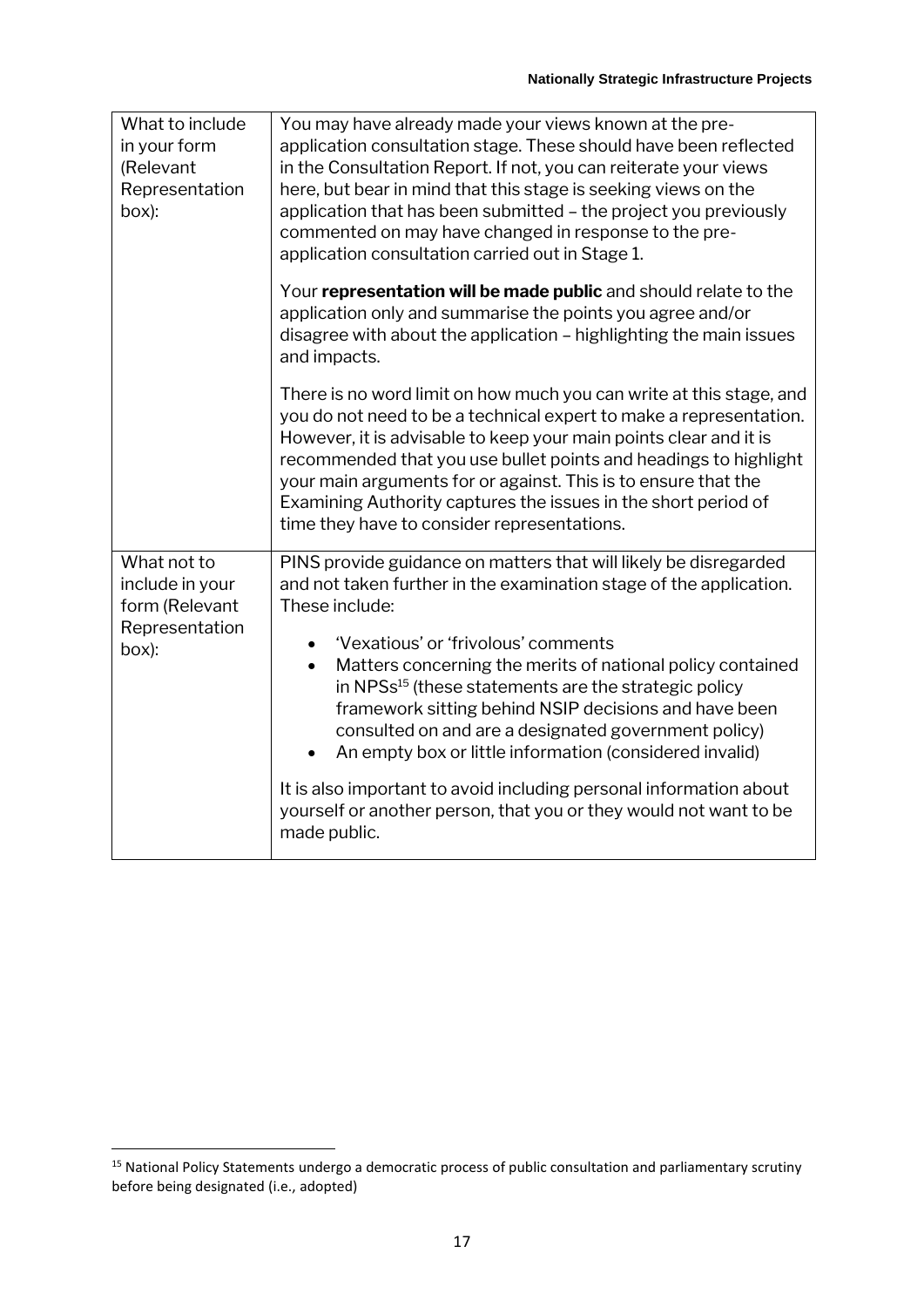# **STAGE 3: Pre-examination**

After the registration period is over, there will be further communication to announce who will make up the Examining Authority, a timetable, and an invitation to a Preliminary Meeting.

| Purpose:                                                                      | Examining Authority sets out how they will carry out the<br>examination by way of a draft Examination Timetable. A<br>Preliminary Meeting is held (usually at a venue close to the<br>application site) for all Interested Parties to then comment on the<br>draft (sent via letter <sup>16</sup> ). This will follow a set agenda which will be<br>sent out along with the Examining Authority's initial assessment of<br>the principal issues, ahead of the meeting. The meeting is purely<br>procedural. It is not for the discussion of the merits of the<br>application itself.                                                                                                                                                                                                                        |
|-------------------------------------------------------------------------------|-------------------------------------------------------------------------------------------------------------------------------------------------------------------------------------------------------------------------------------------------------------------------------------------------------------------------------------------------------------------------------------------------------------------------------------------------------------------------------------------------------------------------------------------------------------------------------------------------------------------------------------------------------------------------------------------------------------------------------------------------------------------------------------------------------------|
|                                                                               | After the meeting takes place, a further letter (known as the Rule<br>8 letter) will be sent out which will include the decisions the<br>Examining Authority has made about how the application will be<br>Examined. This will contain the final Timetable for the<br>Examination.                                                                                                                                                                                                                                                                                                                                                                                                                                                                                                                          |
| <b>Timescales</b>                                                             | Invitations <sup>17</sup> will be sent out via email or post to Interested Parties<br>at least 21 days before the Preliminary Meeting is held. A deadline<br>will be set out in the invitation asking for a response on whether<br>you will attend and speak at the meeting.<br>There is no statutory timescale for the pre-examination process,<br>although PINS expects this stage to take approximately 3 months.                                                                                                                                                                                                                                                                                                                                                                                        |
| How you can<br>influence how the<br>application is<br>Examined in<br>Stage 4: | You can ask the Examining Authority to make sure that the<br>hearings are held at accessible locations, do not clash with other<br>important public or other events due to take place, and express<br>convenient times, for engaging with the community (such as work<br>patterns and travel needs). This is also your opportunity to focus in<br>on your main topics to draw these to the attention of the<br>Examining Authority so that they can be included in the timetable.<br>If you have not notified PINS that you will speak at the meeting,<br>you may be asked what you would like to speak about and whether<br>or not you are an interested party. If you are not an interested<br>party, it may still be possible to speak but this will be at the<br>discretion of the Examining Authority. |
| More advice:                                                                  | More information about the day can be found in this guidance<br><u>note</u> .                                                                                                                                                                                                                                                                                                                                                                                                                                                                                                                                                                                                                                                                                                                               |

<sup>&</sup>lt;sup>16</sup> Known as the 'Rule 6 Letter' (includes a draft Examination Timetable (focus of the Preliminary Meeting)) which includes provisional hearing types and dates and proposed deadlines such as for the receipt of written representations from interested parties.

<sup>&</sup>lt;sup>17</sup> Your letter will include a unique reference number. Keep this safe and use it when contacting PINS.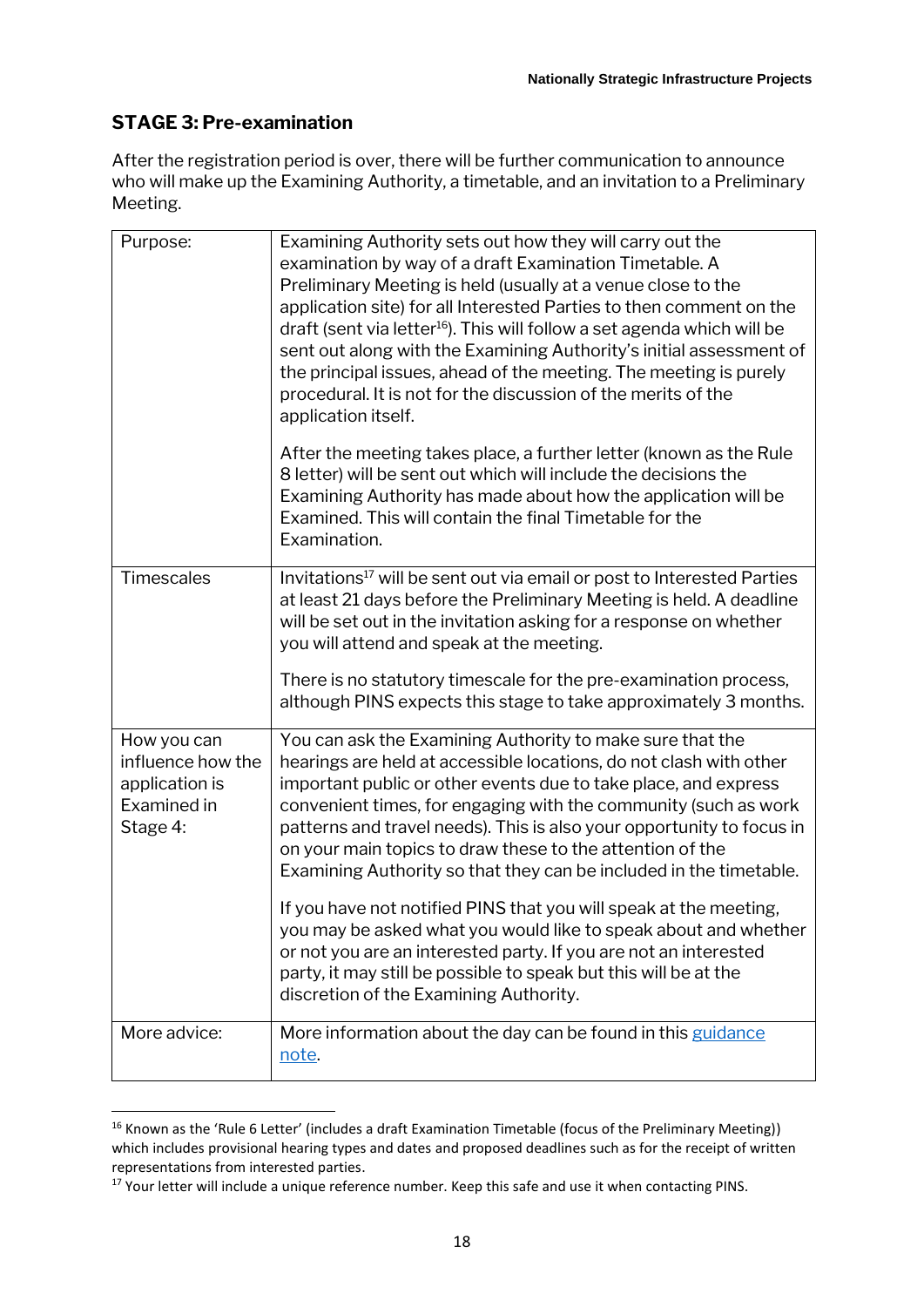# **STAGE 4: Examination**

| Purpose:                               | The Examining Authority gather evidence and test information<br>about the application from Interested Parties. The Examining<br>Authority takes this time to consider whether the impacts of a<br>development (including construction and operation) on the local<br>community and environment, outweigh the national need for it and<br>any other benefits.                                                                                                                                                                                   |
|----------------------------------------|------------------------------------------------------------------------------------------------------------------------------------------------------------------------------------------------------------------------------------------------------------------------------------------------------------------------------------------------------------------------------------------------------------------------------------------------------------------------------------------------------------------------------------------------|
|                                        | This stage is primarily carried out in writing. However, Parties can<br>also make representations at this stage orally at hearings.<br>Opportunities to speak are subject to the discretion of the<br>Examining Authority, but if any Interested Party asks for an Open<br>Floor Hearing, then one must be held by the Examining Authority.                                                                                                                                                                                                    |
|                                        | Issue Specific Hearings may also be held if the Examining<br>Authority considers it necessary, with the main method of<br>examining an application being by Written Representations.                                                                                                                                                                                                                                                                                                                                                           |
|                                        | At this stage PINS also invites the relevant local planning<br>authorities to submit a LIR (Local Impact Report) on the likely<br>effects of the Proposed Development on the local area - to which<br>Interested Parties can also comment.                                                                                                                                                                                                                                                                                                     |
| Timescales:                            | Examination starts the day after the Preliminary Meeting in Stage<br>3 and can last up to six months.                                                                                                                                                                                                                                                                                                                                                                                                                                          |
|                                        | The Examination Timetable will set out what needs to be<br>submitted and when it should be received by the Planning<br>Inspectorate <sup>18</sup> . The timetable will also include dates for a<br>sequence of issues specific hearings.                                                                                                                                                                                                                                                                                                       |
|                                        | It is important that all representations are received by the<br>specified date, to allow the Examining Authority to progress with<br>the Examination and to give all participants an equal opportunity<br>to read and comment on other Interested Parties' representations.<br>Late representations will be considered at the discretion of the<br>Examining Authority and may be disregarded.                                                                                                                                                 |
| What happens<br>during this<br>stage?: | The examination is carried out mostly by exchange of written<br>representations. The Examining Authority lays out the questions,<br>you respond and so does the developer and everyone else who<br>wants to so long as they have registered. The Examining Authority<br>sets a series of deadlines for responding to the questions,<br>responding to other parties' responses, responding to the next<br>round of written questions, and so forth. The overall plan is to<br>narrow down the subject matter of the examination as it proceeds. |

<sup>&</sup>lt;sup>18</sup> Where a date is given without a time, it means that representations must be submitted by 23:59 on that day.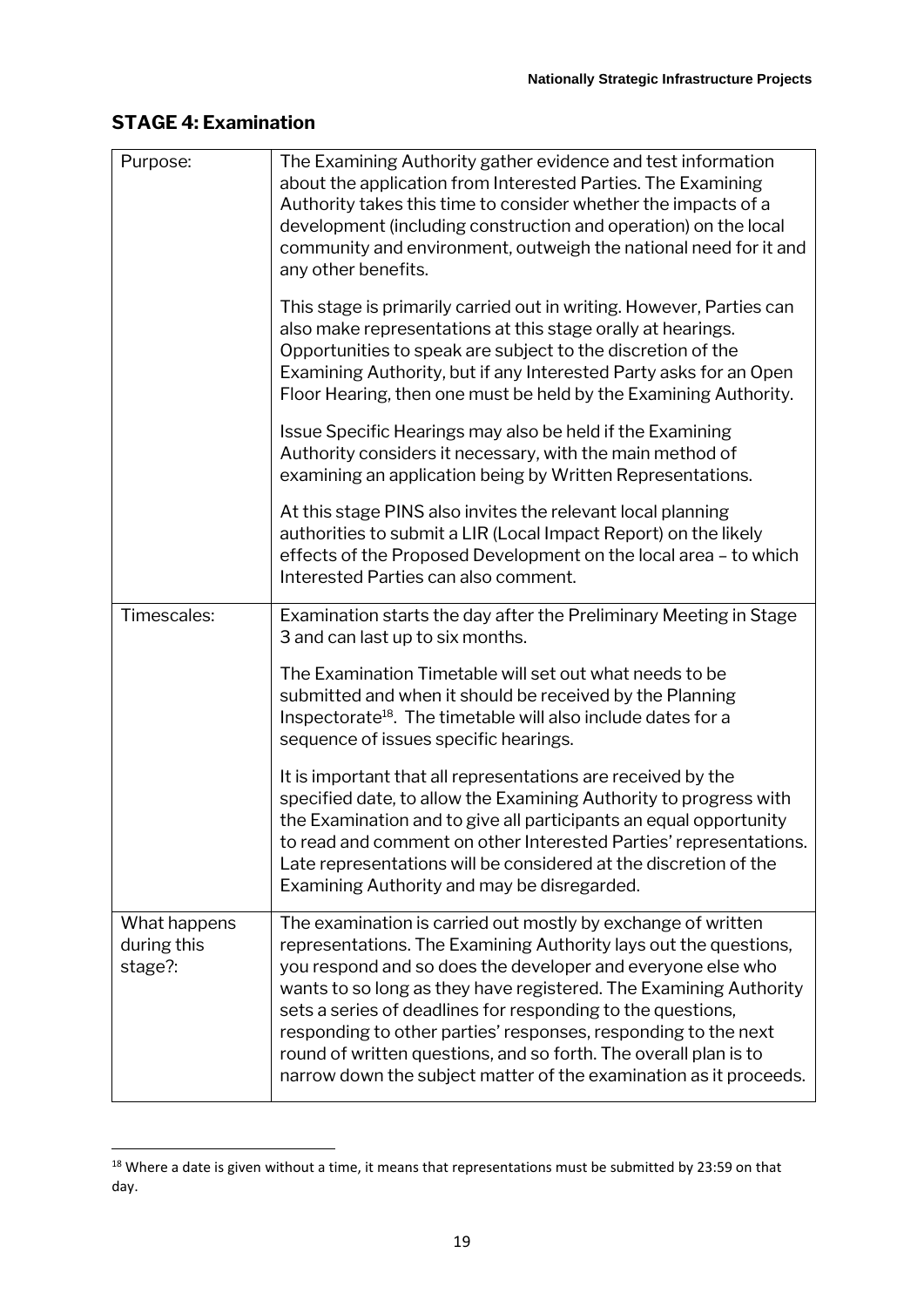|                                                              | The Examining Authority should give careful consideration to all<br>important, relevant matters including representations of all<br>Interested Parties, any supporting evidence submitted, and<br>answers provided to the Examining Authority's questions set out<br>in writing or posed at hearings.                                                                                                                                                                                                                                                                                                                                                                                                                             |
|--------------------------------------------------------------|-----------------------------------------------------------------------------------------------------------------------------------------------------------------------------------------------------------------------------------------------------------------------------------------------------------------------------------------------------------------------------------------------------------------------------------------------------------------------------------------------------------------------------------------------------------------------------------------------------------------------------------------------------------------------------------------------------------------------------------|
| A hearing has<br>been scheduled -<br>what does that<br>mean? | During any issue specific hearings, you have the right to attend,<br>but not to bring expert witnesses to give evidence or to cross-<br>examine witnesses for the other side. You can request these, but it<br>is at the Examining Authority's discretion whether you can do or<br>not. The hearings consist for the most part of the Examining<br>Authority asking questions of participants. A smart move for<br>influencing the proceedings is to get them to ask the right<br>questions.                                                                                                                                                                                                                                      |
|                                                              | There are also open floor hearings, which have a more community<br>focus and are an important concession to the public's right to<br>participate. Anyone who has registered is entitled to take part. But<br>you may have to submit a written statement in advance which the<br>panel may question you on.                                                                                                                                                                                                                                                                                                                                                                                                                        |
|                                                              | More information can be found on PINS advice note.                                                                                                                                                                                                                                                                                                                                                                                                                                                                                                                                                                                                                                                                                |
| Submitting your<br>representation(s):                        | By post or email (as long as it arrives before the deadline)<br>$\bullet$<br>As a Microsoft Word document or PDF<br>With a summary at the start of the submission if it exceeds<br>1,500 words<br>Include your Interested Party reference number<br>$\bullet$<br>Include a clear title such as "written representation" or<br>"response to the Examining Authority's first written<br>questions"<br>State which deadline the representation relates to (as there<br>may be numerous questions you wish to respond to from<br>the Examining Authority)                                                                                                                                                                             |
| Tips for writing a<br>good                                   | Whether you support, object or are neutral on the points being<br>discussed or the application in general and why.                                                                                                                                                                                                                                                                                                                                                                                                                                                                                                                                                                                                                |
| representation:                                              | The need for an infrastructure development is either set down in a<br>NPS or, in the absence of a NPS, as part of the application<br>documents. It is not the Examining Authority's role to examine the<br>merits of Government Policy which is set down in NPSs that have<br>been laid in Parliament and designated. If you disagree with the<br>designated NPS policy, then you should write to your MP and not<br>the Examining Authority. However, it is acceptable to comment on<br>how the application complies or conflicts with the designated NPS.<br>Other policies, such as Local Plan policies may also be relevant and<br>important matters, so you can raise these here for the Examining<br>Authority to consider. |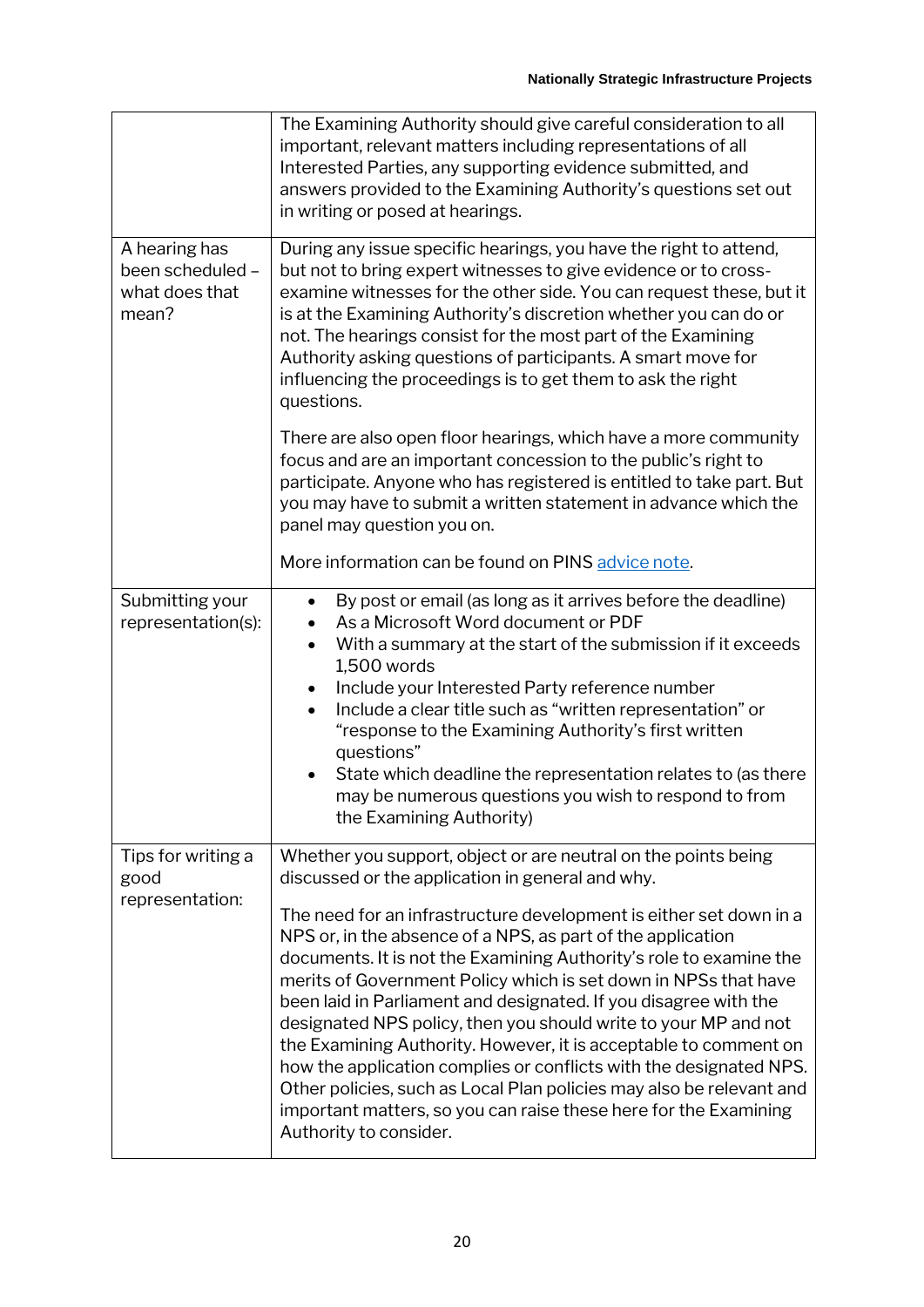|                                                                        | You may also wish to consider our guiding principles for the<br>development of sustainable national infrastructure (Appendix B).                                                                                                                                                                                                                                                                                                                                                                                                        |
|------------------------------------------------------------------------|-----------------------------------------------------------------------------------------------------------------------------------------------------------------------------------------------------------------------------------------------------------------------------------------------------------------------------------------------------------------------------------------------------------------------------------------------------------------------------------------------------------------------------------------|
| What not to<br>include in your<br>representation:                      | During the examination the Examining Authority can only consider<br>matters which are important and relevant to planning. You may<br>have heard these being called 'material planning considerations'<br>for locally led planning decisions, such as impacts of the proposal<br>on the highway network, public safety, air quality, economic<br>benefits (or impacts), and consistency of the proposal with<br>relevant national planning policy.                                                                                       |
|                                                                        | It is important to avoid basing your argument(s) on matters that<br>are not material to the decision, as these cannot be taken into<br>account by the Examining Authority. Some examples of things<br>that have previously been found to not be material considerations<br>by the Courts include impacts on an individuals' right to a view<br>from a building and the loss in property value (price) of a house.<br>Also see comments under Stage 2 (above) on what not to state in<br>a representation - particularly regarding NPSs. |
|                                                                        | There is also no benefit in repeating a point made in a previous<br>submission unless there is further information or evidence that<br>you consider significant. The Examining Authority must consider<br>all representations received.                                                                                                                                                                                                                                                                                                 |
| Note of caution<br>regarding<br>petitions and 'pro<br>forma' responses | PINS advice states that it is important to note that the Examining<br>Authority and the SoS are guided by the type of issues being<br>raised in objections, rather than the sheer quantity received.<br>Therefore, if your community submit objections stating the same<br>information en masse, or sign the same correspondence, this will<br>not result in more weight being attached to the importance of that<br>particular point.                                                                                                  |
|                                                                        | <b>Note:</b> If you wish to object to a proposal as a community, consider<br>this before actioning proforma responses or petitions. Make sure<br>you base your objection on why you think the proposal is<br>unacceptable based on the impacts you have identified, how you<br>will be affected and the planning merits. Consider dividing up the<br>workload, specialising in different areas with other allies.                                                                                                                       |
| More advice:                                                           | For more information speak directly to the case manager at PINS<br>or take a look at their advice note.                                                                                                                                                                                                                                                                                                                                                                                                                                 |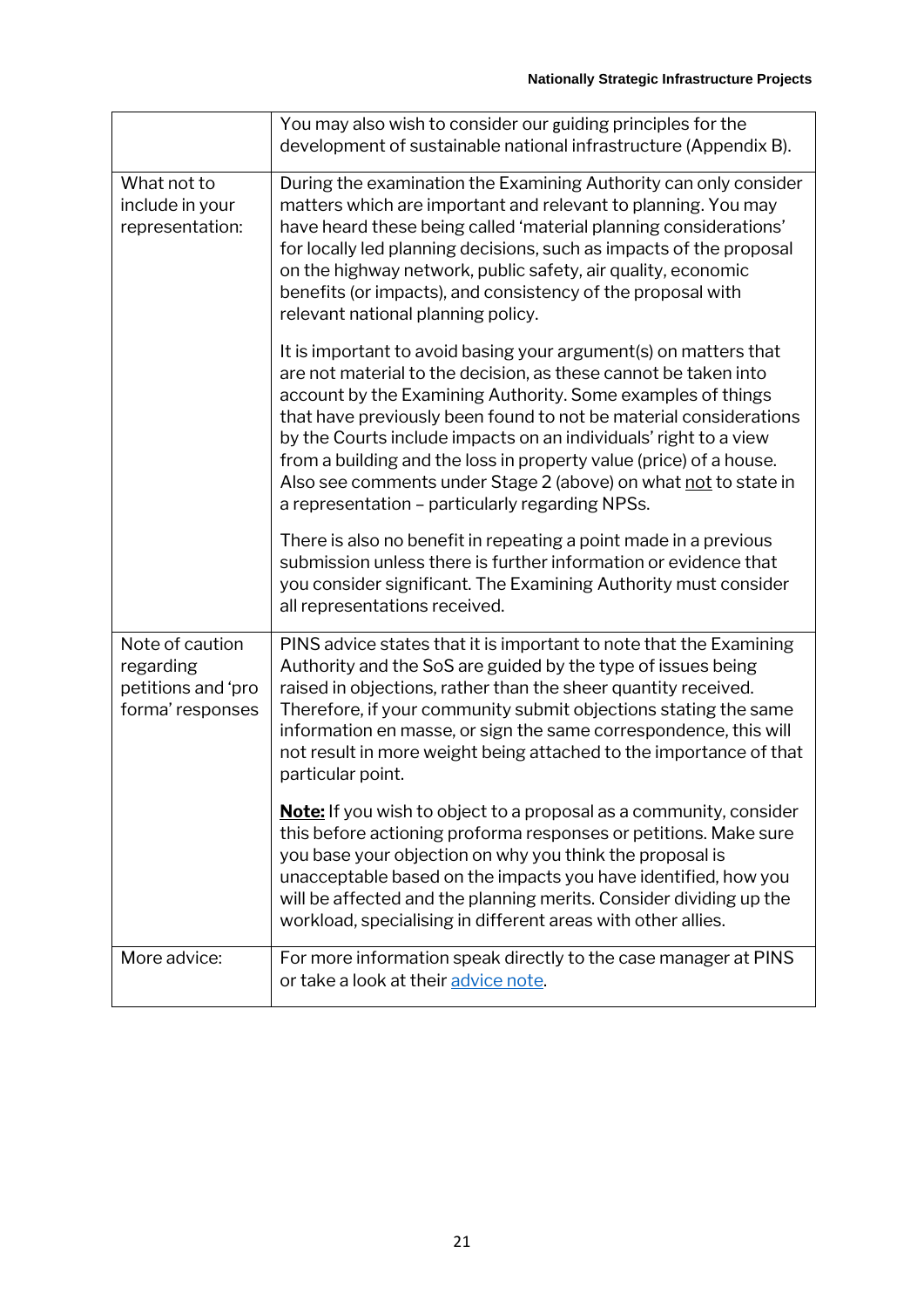## **STAGE 5: Recommendation and decisions**

| Purpose:    | To reach a recommendation and decision on the NSIP proposal. If<br>an NPS has effect, the decision must be made in accordance with<br>that NPS unless one of a limited range of exceptions apply. These<br>include where the SoS is satisfied that:<br>the adverse impacts of a proposed development would<br>$\bullet$<br>outweigh its benefits,<br>it would lead to the UK being in breach of any of its<br>$\bullet$<br>international obligations,<br>the SoS would be in breach of any duty imposed on the<br>SoS by or under any enactment.                                                                                                                                                                   |
|-------------|--------------------------------------------------------------------------------------------------------------------------------------------------------------------------------------------------------------------------------------------------------------------------------------------------------------------------------------------------------------------------------------------------------------------------------------------------------------------------------------------------------------------------------------------------------------------------------------------------------------------------------------------------------------------------------------------------------------------|
|             | There are certain matters the SoS must take into account,<br>including any local impact report and any other matters the SoS<br>thinks are both important and relevant to the decision <sup>19</sup> .                                                                                                                                                                                                                                                                                                                                                                                                                                                                                                             |
|             | If there is no NPS, the SoS must make the decision having regard<br>to certain matters set out in the legislation <sup>20</sup> .                                                                                                                                                                                                                                                                                                                                                                                                                                                                                                                                                                                  |
|             | A key purpose of the examination procedure is to determine<br>whether or not the various provisions in the NPS have been<br>correctly applied. Projects can be rejected if the Examining<br>Authority - and ultimately the SoS - consider that the local<br>adverse impacts outweigh the benefits. Unfortunately, this rarely<br>happens! Around 95% of projects accepted for examination by<br>PINS succeed in gaining a DCO <sup>21</sup> . This includes examples where<br>the EA's recommendation has been to refuse a DCO for a specific<br>project, for the SoS to overrule and give consent. Such instances<br>may be challenged in the courts, however, if it appears there are<br>legal grounds to do so. |
| Timescales: | In total this stage takes up to six months - up to three months for<br>the Examining Authority to make a recommendation in a prepared<br>report and up to a further three months for the relevant SoS <sup>22</sup> to<br>receive the recommendation and issue a decision to grant or<br>refuse the DCO. The SoS may extend these deadlines.                                                                                                                                                                                                                                                                                                                                                                       |

<sup>&</sup>lt;sup>19</sup> Planning Act 2008, section 104.

<sup>&</sup>lt;sup>20</sup> Planning Act, section 105.

<sup>21</sup>https://assets.publishing.service.gov.uk/government/uploads/system/uploads/attachment\_data/file/999405 /Christopher\_Pincher\_letter\_to\_NIPA.pdf

 $22$  The relevant SoS is the minister with responsibility for the area of government business that an application relates to e.g., the SoS for Transport takes the final decision on highway applications.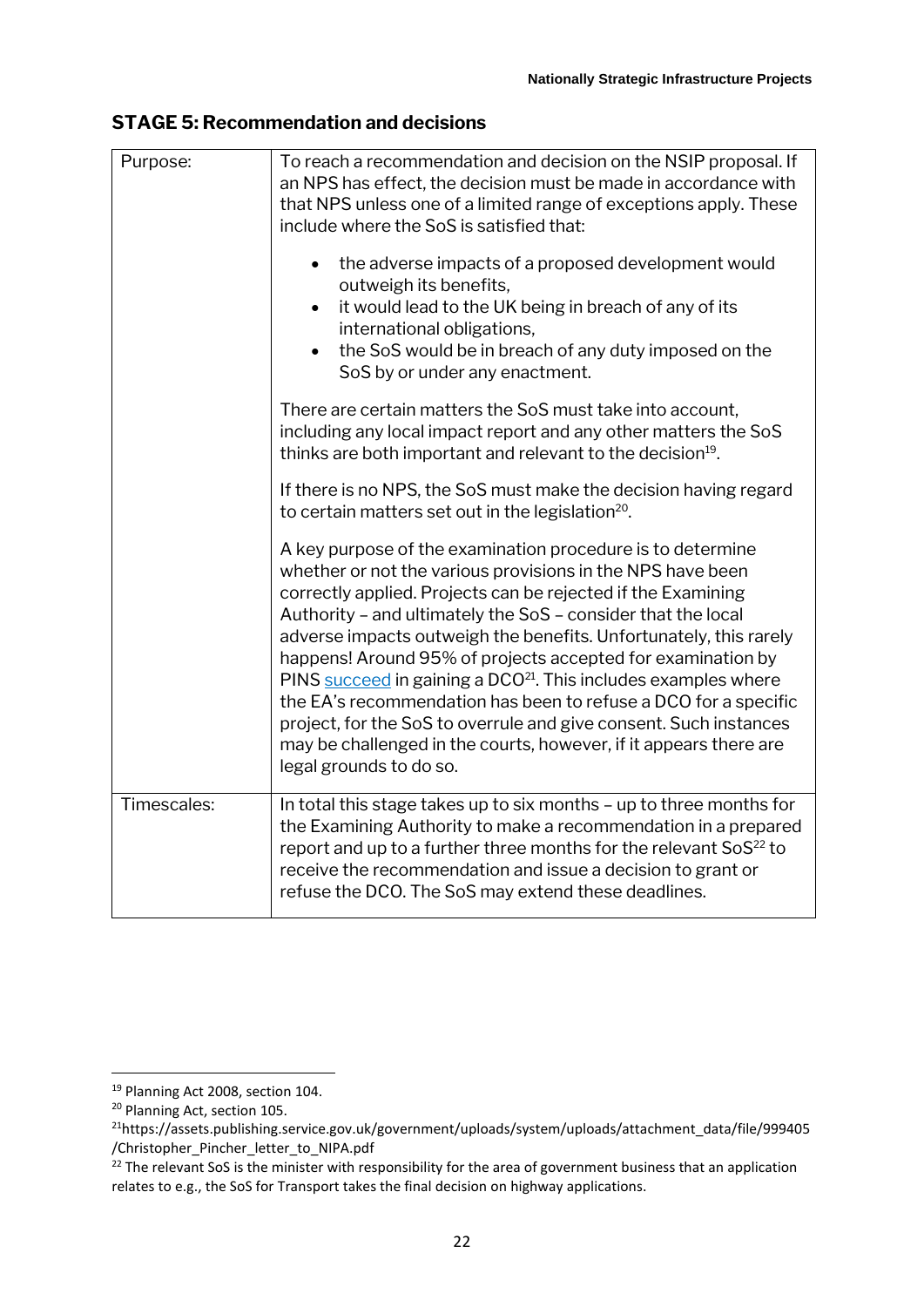## **STAGE 6: Post-decision**

| Purpose:                                                          | Once a decision has been issued by the relevant SoS, there is<br>window in which the decision may be challenged in the High Court,<br>through a process known as Judicial Review (JR). Through this<br>process you can only challenge the legality of the DCO.<br>Unfortunately, there is no separate right of appeal for NSIPs for<br>challenging the SoS's planning judgements in making his or her<br>decision. |
|-------------------------------------------------------------------|--------------------------------------------------------------------------------------------------------------------------------------------------------------------------------------------------------------------------------------------------------------------------------------------------------------------------------------------------------------------------------------------------------------------|
| Timescales:                                                       | Strict six week period to be able to challenge the decision by $JR^{23}$ .                                                                                                                                                                                                                                                                                                                                         |
| Who is<br>responsible for<br>enforcement if a<br>DCO is granted?: | The relevant local planning authority is responsible for enforcing<br>the provisions and Requirements set out within the DCO.<br>However, any conditions on a deemed Coast Protection Act 1949<br>consent or Food and Environmental Protection Act 1989 licence<br>(or Deemed Marine Licence) are enforceable by the Marine<br>Management Organisation.                                                            |

For more detailed guidance on how the process works, including how to take part in hearings, read PINS [advice on the NSIP application process.](https://infrastructure.planninginspectorate.gov.uk/application-process/the-process/)

## **Case studies and learning from each other:**

If you have knowledge of DCOs or have been involved in a NSIP application process, we would love to hear from you and to hear about your experience to help us shape our advice and to empower the local groups we support $^{24}$ .

<sup>&</sup>lt;sup>23</sup> You should seek your own impartial legal advice before making an application for JR.

<sup>&</sup>lt;sup>24</sup> Please reach out to your Regional Organiser for your local area or contact us via our webpage: <https://friendsoftheearth.uk/contact>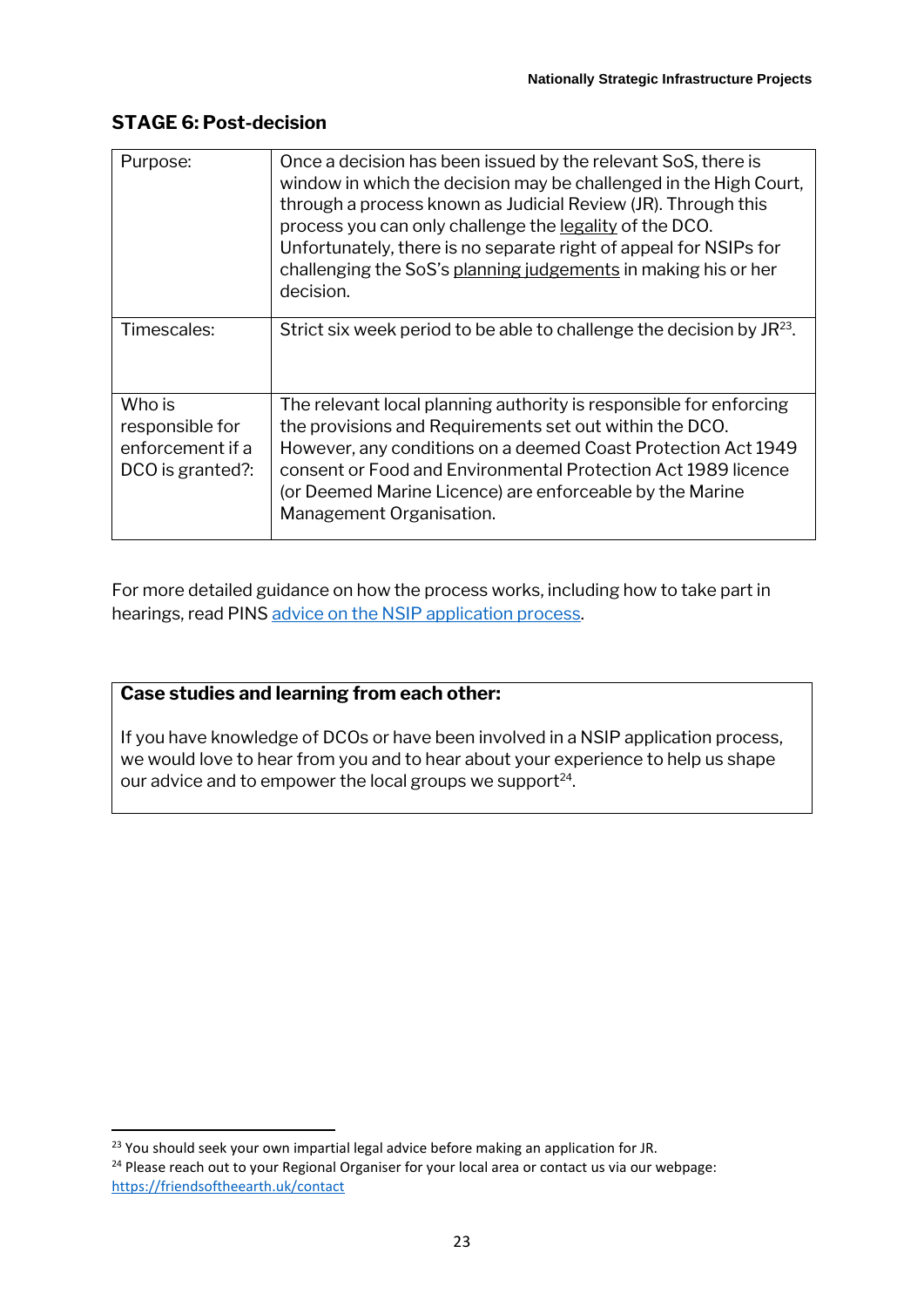# **APPENDIX A: Comparison between the process of a planning application<sup>25</sup> and DCO application**

| <b>Town and Country Planning</b>                                                                                                                                                                                                                                                                                                                                                                                                                                                                                                                                                                                                                                | <b>Major Infrastructure Planning</b>                                                                                                                                                                                                                                                                                                                                                                                                                                                                                                      |
|-----------------------------------------------------------------------------------------------------------------------------------------------------------------------------------------------------------------------------------------------------------------------------------------------------------------------------------------------------------------------------------------------------------------------------------------------------------------------------------------------------------------------------------------------------------------------------------------------------------------------------------------------------------------|-------------------------------------------------------------------------------------------------------------------------------------------------------------------------------------------------------------------------------------------------------------------------------------------------------------------------------------------------------------------------------------------------------------------------------------------------------------------------------------------------------------------------------------------|
| Town and Country Planning Acts                                                                                                                                                                                                                                                                                                                                                                                                                                                                                                                                                                                                                                  | Planning Act 2008                                                                                                                                                                                                                                                                                                                                                                                                                                                                                                                         |
| <b>Optional pre-application stage: Pre-</b><br>application consultation not usually<br>undertaken <sup>26</sup> but is recommended by the<br>local planning authority particularly for<br>major development. The information<br>submitted and comments given back to<br>the developer from the planning officer<br>reflect one officer's opinion of the<br>scheme against planning policy, are<br>confidential (not publicly published) and<br>are not binding. Only elected council<br>Members and statutory consultees (for<br>example the Environment Agency,<br>Highway Authority and Historic England)<br>will be notified of the enquiries being<br>made. | <b>Pre-application stage: Statutory</b><br>requirement for developer to consult<br>before the application is made/submitted,<br>the provisions of which will be set out in<br>their Statement of Community<br>Consultation (SCC) to the local planning<br>authorities before pre-app takes place.<br>The consultation will be checked and<br>considered at the next stage to ensure<br>this has been undertaken adequately. The<br>consultation is run and paid for by the<br>developer, requiring responses by<br>statutory time limits. |
| Developer applies to local planning<br>authority for planning permission.                                                                                                                                                                                                                                                                                                                                                                                                                                                                                                                                                                                       | Developer applies to PINS (National<br>Infrastructure Planning) for a DCO.                                                                                                                                                                                                                                                                                                                                                                                                                                                                |
| <b>Validation stage: Application goes</b><br>through validation (14 day statutory<br>requirement) to see if all national and<br>local submission requirements have been<br>met. If yes, the application is validated,<br>and determination clock starts.                                                                                                                                                                                                                                                                                                                                                                                                        | <b>Acceptance stage: PINS decides</b><br>whether or not to accept the application<br>(this is determined on process - i.e.,<br>whether the developer has adhered to the<br>requirements of each preceding stage<br>prior to submission - rather than merits of<br>the application). PINS has 28 days to<br>decide whether to accept the application                                                                                                                                                                                       |
| Public consultation stage: 21 day<br>consultation process undertaken by local<br>planning authority - a written exercise<br>taking into account written<br>representations from statutory<br>consultees and members of the public.<br>Note: Depending on your Council's<br>written constitution the application may<br>be 'called-in' to be considered at a<br>development control planning committee<br>by elected Members of the council.                                                                                                                                                                                                                     | Pre-examination stage: If accepted, the<br>application progresses to a pre-<br>examination stage which is the first<br>opportunity to submit representations<br>directly to the Examining Authority (made<br>up of a panel of Planning Inspectors).<br>Anyone can, at this stage, submit a<br>'Relevant Representation' in order to<br>apply for 'Interested Party' status during<br>the examination, and for the remainder of<br>the application proceedings.                                                                            |

 $25$  For example, to build a house, new retail premises and so forth.

<sup>&</sup>lt;sup>26</sup> Except for applications relating to wind turbine schemes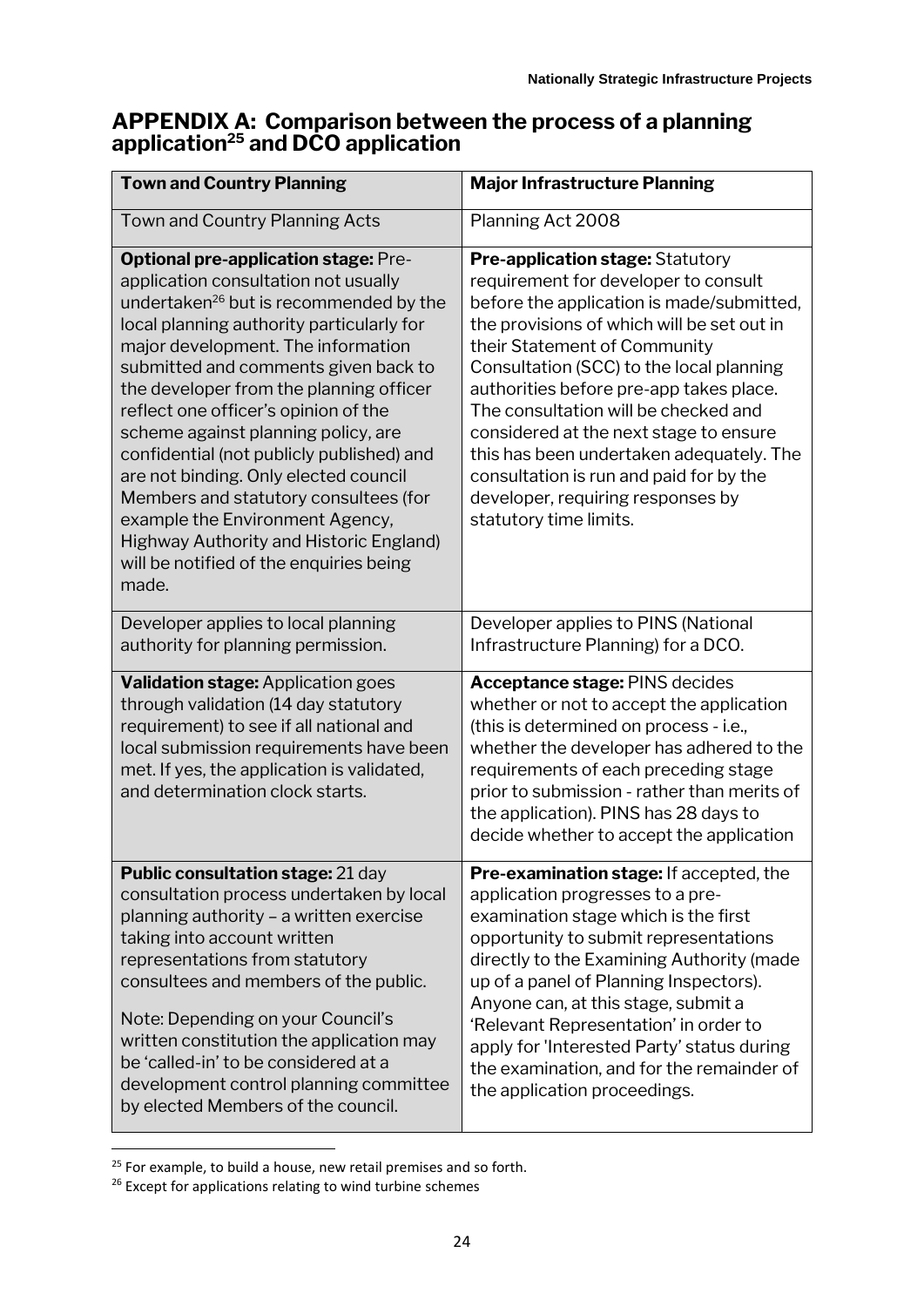| (The SoS for Levelling Up, Housing and<br>Communities also has power to 'call in'<br>the application for his or her own<br>determination, taking it out of the local<br>planning authority's hands. This will not<br>happen very often.)                                                                                                                                            | Prior to the next stage, the Examining<br>Authority will also set out how they will<br>examine the DCO application. A meeting<br>is held to discuss parameters with all<br>Interested Parties and the applicant -<br>who may be able to speak. The following<br>day, examination stage will commence.<br>Note: There is no automatic right to take<br>part if you have not previously registered<br>(i.e., submitted a Relevant Representation<br>and have become an Interested Party)<br>with PINS. There is only a discretionary<br>right to be heard. No right to bring expert<br>witnesses or cross-examine.                                                                                                                                        |
|-------------------------------------------------------------------------------------------------------------------------------------------------------------------------------------------------------------------------------------------------------------------------------------------------------------------------------------------------------------------------------------|---------------------------------------------------------------------------------------------------------------------------------------------------------------------------------------------------------------------------------------------------------------------------------------------------------------------------------------------------------------------------------------------------------------------------------------------------------------------------------------------------------------------------------------------------------------------------------------------------------------------------------------------------------------------------------------------------------------------------------------------------------|
| <b>Scrutiny stage: Application is tested</b><br>against Local Plan, NPPF and other<br>material planning considerations<br>(including statutory consultee responses).                                                                                                                                                                                                                | <b>Examination stage: Application is tested</b><br>against National Policy Statement - which<br>you can't challenge - and Local Impact<br>Report from the local planning authority,<br>Local Policy of relevance, any other<br>relevant policies to the permission and<br>any other relevant and important matters.<br>This process takes 6 months. NPS policy<br>can be overruled by site-specific<br>considerations, "where adverse impacts<br>outweigh benefits".<br>Examination can take place as a hearing<br>(usually issue specific on specific topic<br>matters discussed and chosen at the pre-<br>liminary meeting) or an open floor hearing<br>(where individuals comments can be<br>heard at the discretion of the Examining<br>Authority). |
| <b>Officer recommendation &amp; decision</b><br>stage: By this point eight weeks (for<br>small-scale applications) or 13 weeks (for<br>major applications) will have passed. An<br>officer recommendation is published<br>followed either by delegated planning<br>officer or planning committee decision.<br>The permission is not binding until the<br>decision notice is issued. | <b>Examining Authority recommendation &amp;</b><br><b>SoS decision:</b> Examining Authority has<br>three months to make recommendation<br>which is sent to the relevant SoS <sup>27</sup> to<br>make the final decision.<br>Upon receipt, SoS has a further 3 months<br>to make their decision and can reach a<br>different decision on the application.<br>The DCO permission is not binding until<br>the DCO is formally issued.                                                                                                                                                                                                                                                                                                                      |

<sup>&</sup>lt;sup>27</sup> This will depend on the type of project, e.g., for a major road it will be the SoS for Transport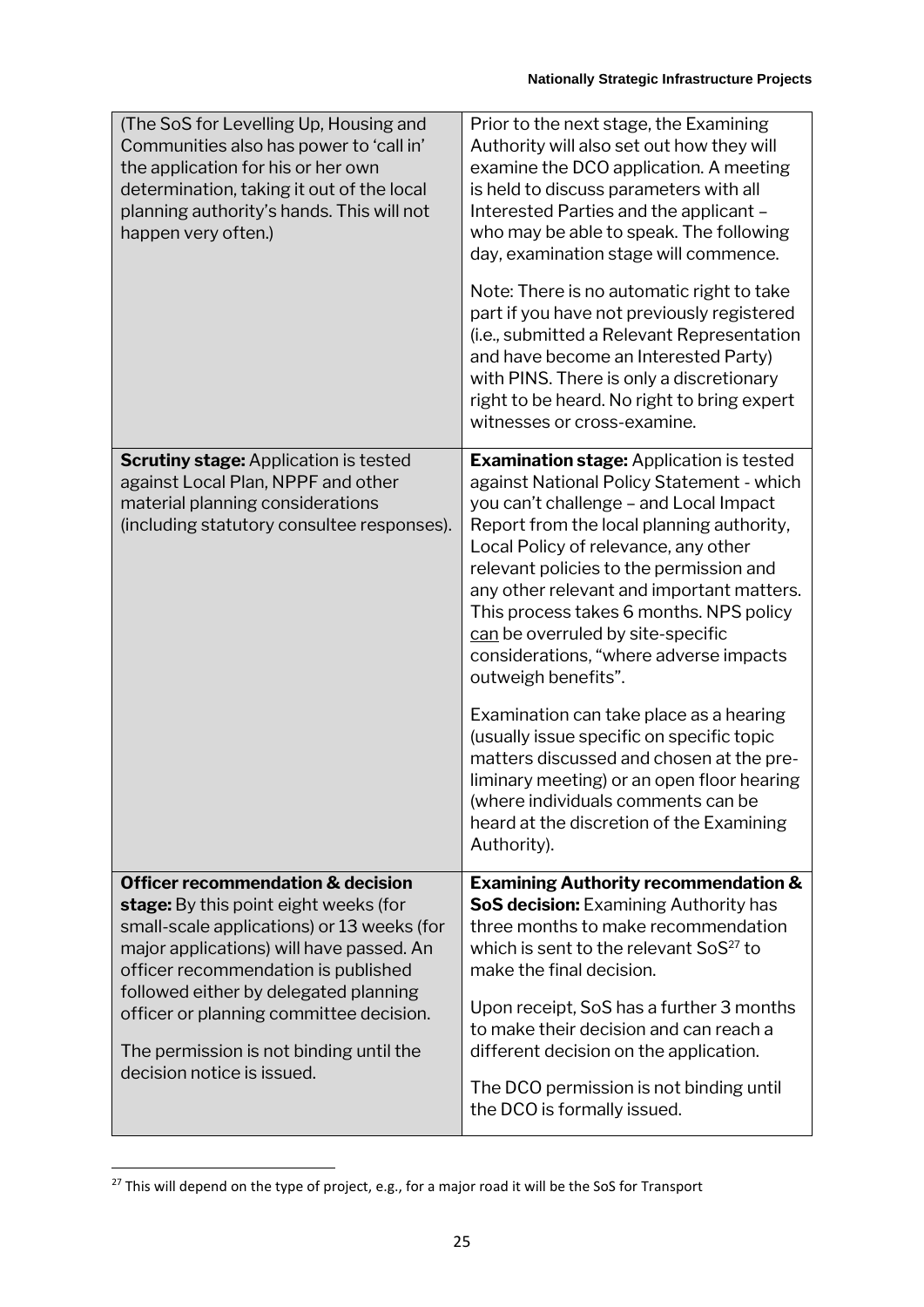| <b>Appeal stage:</b> If refused, the developer<br>can submit an application to appeal the<br>decision to PINS who will hold either a<br>written appeal, hearing or public inquiry.<br>Planning Inspector makes appeal<br>decision (working on behalf of the SoS for<br>Levelling Up, Housing and Communities)<br>except in instances where the SoS<br>recovers an appeal for their own<br>determination. | There is <b>no right of appeal</b> for NSIP<br>regime.                  |
|----------------------------------------------------------------------------------------------------------------------------------------------------------------------------------------------------------------------------------------------------------------------------------------------------------------------------------------------------------------------------------------------------------|-------------------------------------------------------------------------|
| Timescales for each type of appeal vary<br>and appeals can take between 3-6<br>months (and in some instances even<br>more depending on the specifics of the<br>development and any backlogs in<br>planning permissions).                                                                                                                                                                                 |                                                                         |
| <b>High Court challenge – option to</b><br>undertake a Judicial Review.                                                                                                                                                                                                                                                                                                                                  | <b>High Court challenge</b> – option to<br>undertake a Judicial Review. |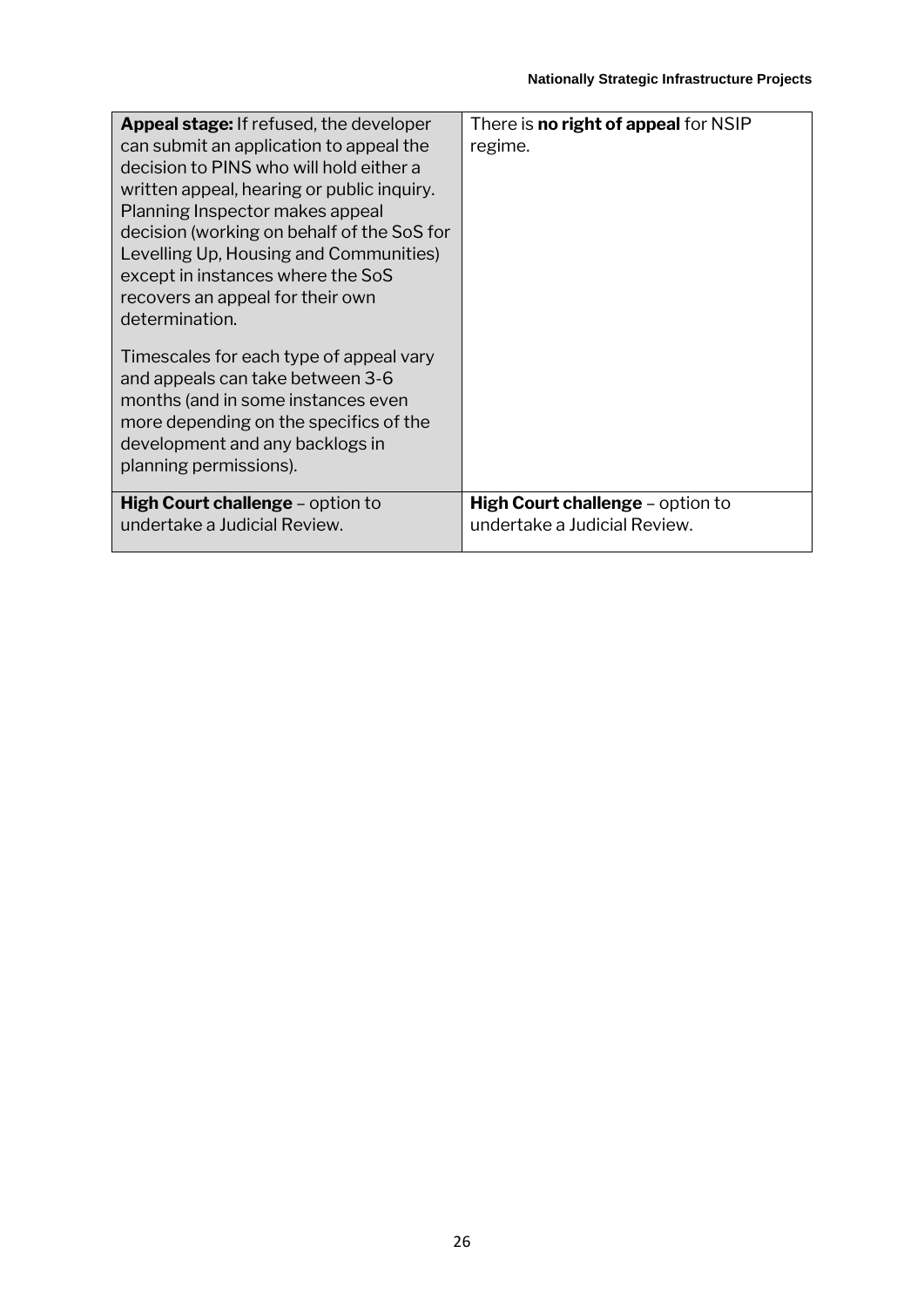# **APPENDIX B: Guiding principles for the development of sustainable national infrastructure**

A key question is how to ensure that future infrastructure is sustainable and resilient. At present, the UK [National Infrastructure Strategy](https://www.gov.uk/government/publications/national-infrastructure-strategy) and NPSs both have significant shortcomings in this regard. Yet these key documents continue to guide investment and planning decisions for major infrastructure.

In order to deliver zero carbon and sustainable infrastructure, the government must firstly empower decision makers and those in the sector who are willing and able to deliver sustainable and resilient infrastructure, not constrain their uptake.

Friends of the Earth believes the following five principles should guide decision-makers on infrastructure projects:

- living within the planet's environmental limits
- ensuring a strong, healthy and just society
- achieving a sustainable economy
- promoting good governance
- $\bullet$  using sound science responsibly<sup>28</sup>

Friends of the Earth's five key principles for infrastructure are that it must be:

(1) **Designed to be sustainable, resilient, and future-proof –** bold, zero carbon specifications must become the norm. Whilst the government's recent publication of a Net Zero Strategy has set some high-level proposals which are a positive step forward, strategic gaps remain and without a 'Net Zero Test (as recommended by the Climate Change Committee) policy and planning decisions risk being made that are incompatible with a Net Zero UK, blowing the Net Zero Strategy off course <sup>29</sup>. Conversely, we must rule out projects that increase our carbon, water or other footprints or make us more susceptible to environmental pressures, pollution, flooding, or resource shortages. Resilience will require a range of different scale projects, from community led schemes through to larger national scale projects. To be resilient and future proofed, new infrastructure must consider the likelihood of future stresses (over the next 20-100 years) and reflect the importance of preparing now in terms of adaptation and mitigation to climate change, meeting our international obligations, resource constraints and economic and social change. The NPSs, must be revised to support delivery of zero carbon infrastructure **as a matter of course, not exception.**

(2) **Evidence-based and rooted in sustainable development principles**: Infrastructure should be prioritised based on the UK's best long-term interests (environmental, social and economic), not what generates the biggest short-term growth or satisfies short term political expediency. This requires infrastructure priorities and decisions to be based on science and evidence – with moratoriums imposed on activity that is incompatible with tackling the climate emergency (for example shale gas drilling) and

 $28$  DEFRA, One Future – Different Paths: The UK's Shared Framework for Sustainable Development (2005), 8.

<sup>29</sup> <https://www.theccc.org.uk/2021/10/26/governments-net-zero-strategy-is-a-major-step-forward-ccc-says/>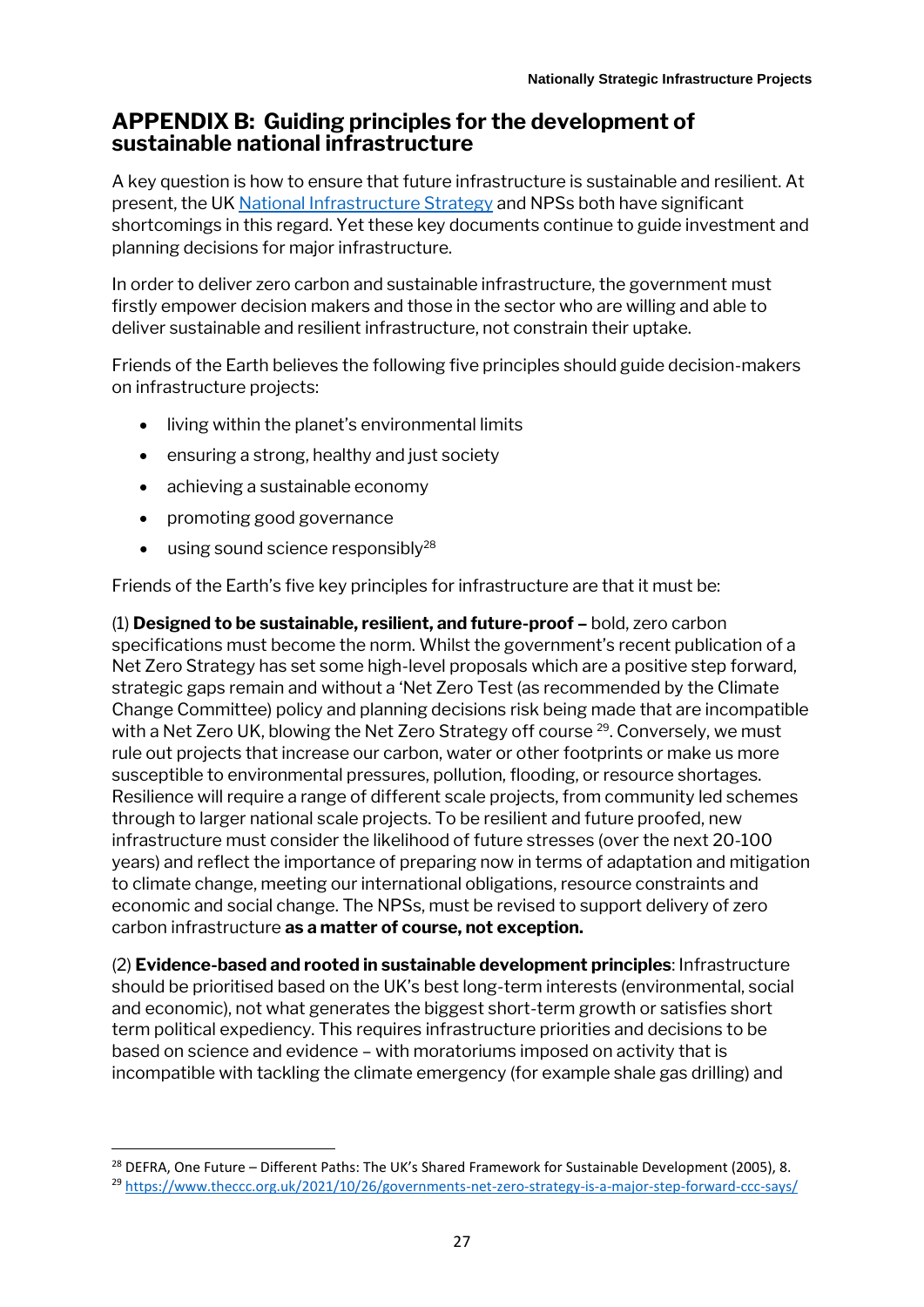which fails to offer solutions based on the precautionary principle<sup>30</sup> and meeting  $international$  obligations, such as the Paris Agreement<sup>31</sup>, legally binding carbon budgets<sup>32</sup> and targets, including the amendment in 2019 to the Climate Change Act 2008 committing the UK to 'net zero' by 2050 $^{33}$ .

#### **Decisions should:**

(3) **Be integrated and joined up** – wasteful short-term investment decisions could result without a fully integrated spatial planning process – for instance the lack of a regional planning level severely hampers the ability to manage the South East's water resource scarcity. Planning provides the opportunity to see development as it impacts upon places and take into account social, environmental and economic factors, for example, considering whether new development is connected to sustainable or public transport or services and "green infrastructure"<sup>34</sup>. Planners should work with developers to strategically plan and look for integrated solutions that deliver multiple joined up benefits across the sectors, rather than decisions being taken in isolation to serve narrow sectoral interests and/or profit motives.

(4) **Operate according to 'subsidiarity'** with decisions decentralised wherever possible, empowering local government (local councils and local planning authorities) is key to sustainable, innovative and locally responsive solutions which deal with waste, pollution, transport, housing and energy proposals on a local scale. At national devolved and strategic levels (where decisions are taken nationally for example with NSIPs/DCOs) there are strong reasons for action on 'global' issues (such as climate change or biodiversity loss or financial systems) to be set out clearly in policy and legislation; but where familiarity with local circumstances and communities are essential (for example understanding the local geography, economy, local environmental risks and social impacts to ensure sound decision making), then these decisions must give weight to local impacts, particularly where these impacts are most keenly felt but within this national context.

#### (5) **Empower communities and enable them to have a powerful say in local**

**development**, including major infrastructure proposals. The Government's deregulatory planning reforms in England have side-lined local planning authorities and communities: patterns of development should not be governed by where there is the greatest profit to be made. Community ownership of (for example) energy is essential to link local resources to local populations, and to create inherent incentives to safeguard the longterm viability of natural resources and deliver sustainable infrastructure. Tokenistic consultation for otherwise undesirable development must be avoided and replaced by community rights and influence on the decisions that affect them.

<sup>&</sup>lt;sup>30</sup> Set out in Article 3 of the United Nations Framework Convention on Climate Change (UNFCCC) - "parties should take precautionary measures to anticipate, prevent, or minimize the causes of climate change and mitigate its adverse effects."

<sup>31</sup> <https://unfccc.int/process-and-meetings/the-paris-agreement/the-paris-agreement>

<sup>32</sup> <https://www.gov.uk/guidance/carbon-budgets>

<sup>33</sup> <https://www.gov.uk/government/news/uk-becomes-first-major-economy-to-pass-net-zero-emissions-law>

<sup>34</sup> <https://www.tcpa.org.uk/green-infrastructure-definition>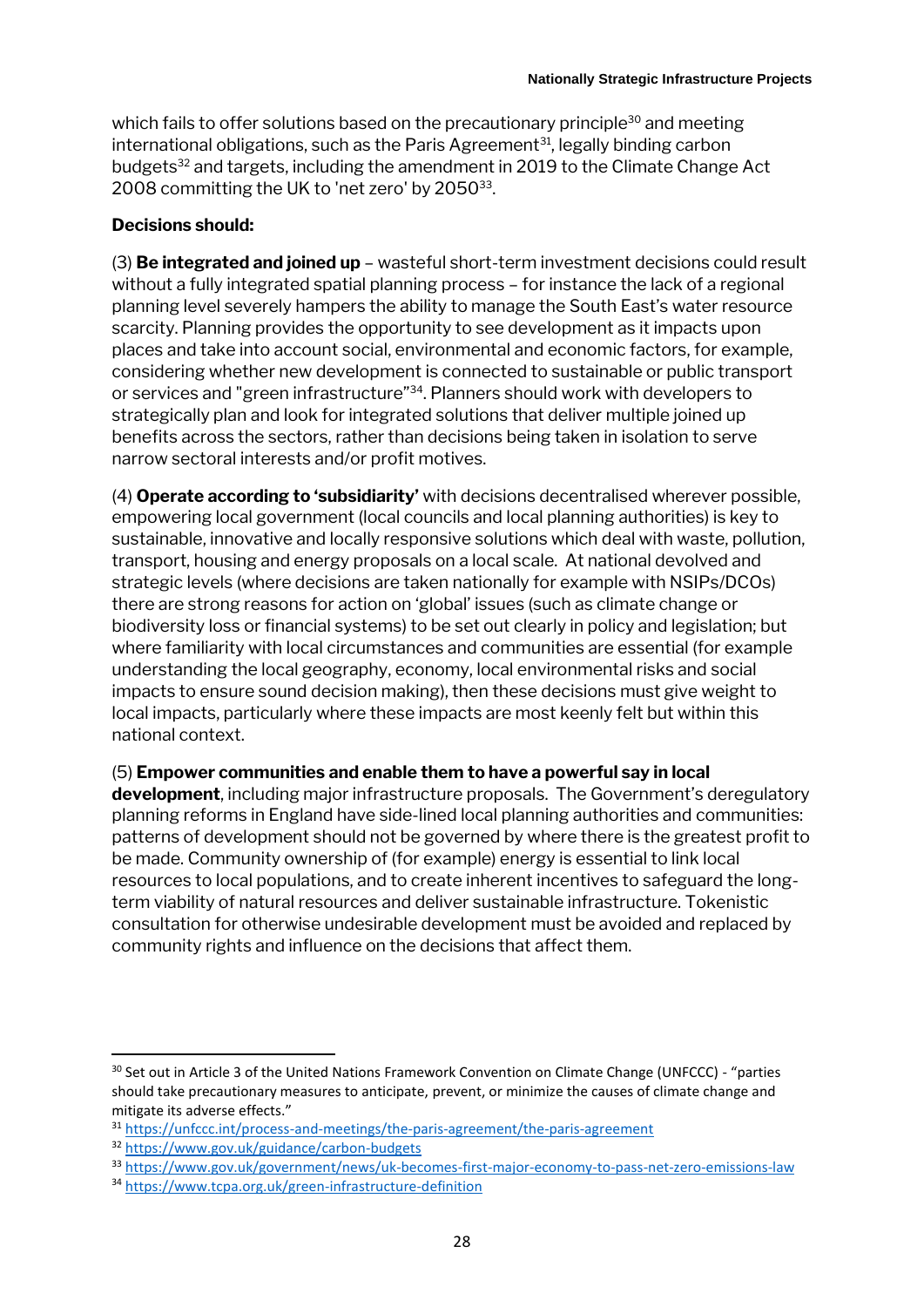# **APPENDIX C: Environmental Impact Assessment (EIA)**

Environmental Impact Assessment (EIA) describes the process for compiling, evaluating and presenting environmental information about the likely significant environmental effects, both adverse and beneficial, of a proposed scheme.

Regulations specify the type of development project that requires EIA. There are two categories of EIA development: Schedule 1 development (examples include major power plants, chemical works, major road schemes); or [Schedule 2](http://www.legislation.gov.uk/uksi/2017/571/schedule/2/made) development, likely to have significant effects on the environment by virtue of factors such as its nature, size or location. An EIA is mandatory for Schedule 1 projects. For Schedule 2, further criteria must be met to decide whether an EIA is required.

EIA is an iterative process that should inform the development proposal. The steps are as follows:

**Screening:** to establish whether EIA is required. PINS carries this out and publishes a screening opinion on behalf of the SoS. The screening opinion during the preapplication process is based on currently available information provided by the developer. Consultation bodies are notified.

**Scoping:** those proposing to make a DCO application request in writing the SoS's opinion as to the scope and level of detail of the information to be provided in the Environmental Statement. PINS carries out this process on behalf of the SoS. Before adopting a scoping opinion, PINS must consult the consultation bodies, who have 28 days to respond.

**Pre-application consultation on Preliminary Environmental Information:** Preliminary Environmental Information Is information which has been compiled by the developer and which is reasonably required for the consultation bodies to develop an informed view of the likely significant environmental effects of the development (and of any associated development). At the pre-application stage the developer must prepare a Statement of Community Consultation (SoCC) setting out how the local community will be consulted about the proposal (see also relevant sections of PINS Advice Note 8). The SoCC must state whether the Proposed Development is EIA development and, if it is, how the developer intends to publicise and consult on Preliminary Environmental Information.

**Environmental Statement**: submitted with the DCO application, if the development is EIA development. The environmental statement should:

- Describe the likely significant effects on the environment, explaining where results are uncertain;
- Describe the proposal through all phases of the development consistent with the DCO i.e., covering construction, operation and decommissioning phases;
- Explain the processes followed to develop the Environmental Statement including the scope for the assessment;
- Explain reasonable alternatives considered and indicate the main reasons for the chosen option, taking into account the effects of the proposed development on the environment;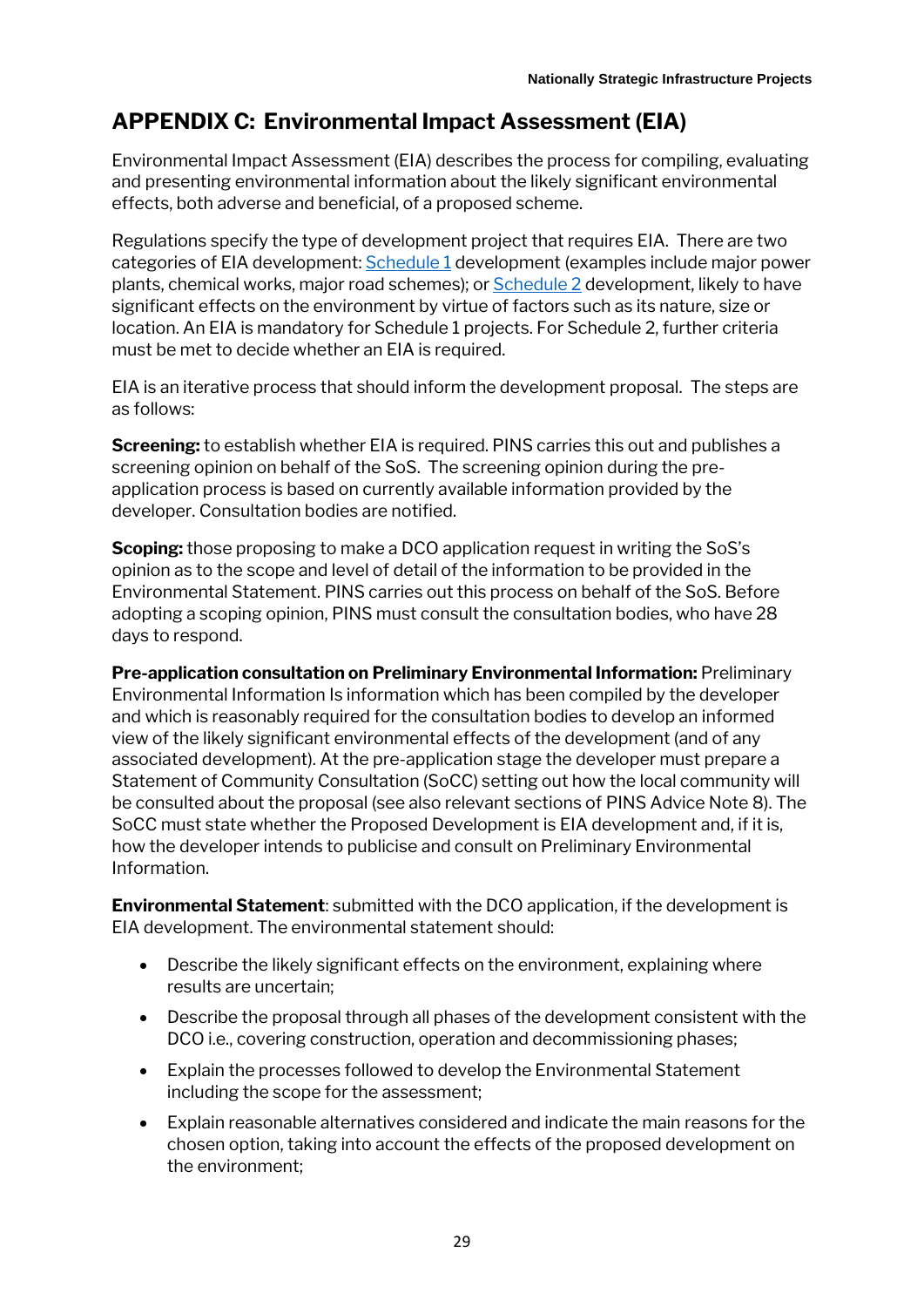- Detail forecasting methods for the assessment and the limitations (as relevant);
- Detail the measures envisaged to prevent, reduce and where possible offset any significant adverse effects, the likely efficacy of such measures and how they are secured;
- Make clear the need for any ongoing monitoring or remediation; and
- Demonstrate that the information is sufficient to enable a reasoned conclusion to be reached on the significant effects of the development on the environment.

For more detailed guidance on EIA requirements for DCO projects read [PINS Advice](https://infrastructure.planninginspectorate.gov.uk/wp-content/uploads/2017/12/Advice-note-7.pdf)  [note 7](https://infrastructure.planninginspectorate.gov.uk/wp-content/uploads/2017/12/Advice-note-7.pdf) and for EIA consultation and notification requirements read [Advice note 3.](https://www.google.com/url?sa=t&rct=j&q=&esrc=s&source=web&cd=&cad=rja&uact=8&ved=2ahUKEwiHqsrAu9TpAhUYHcAKHYdMBt0QFjABegQIARAB&url=https%3A%2F%2Finfrastructure.planninginspectorate.gov.uk%2Fwp-content%2Fuploads%2F2013%2F07%2Fadvice_note_3_v5.pdf&usg=AOvVaw2bZZoMyw0PhxyUtKycUPl7)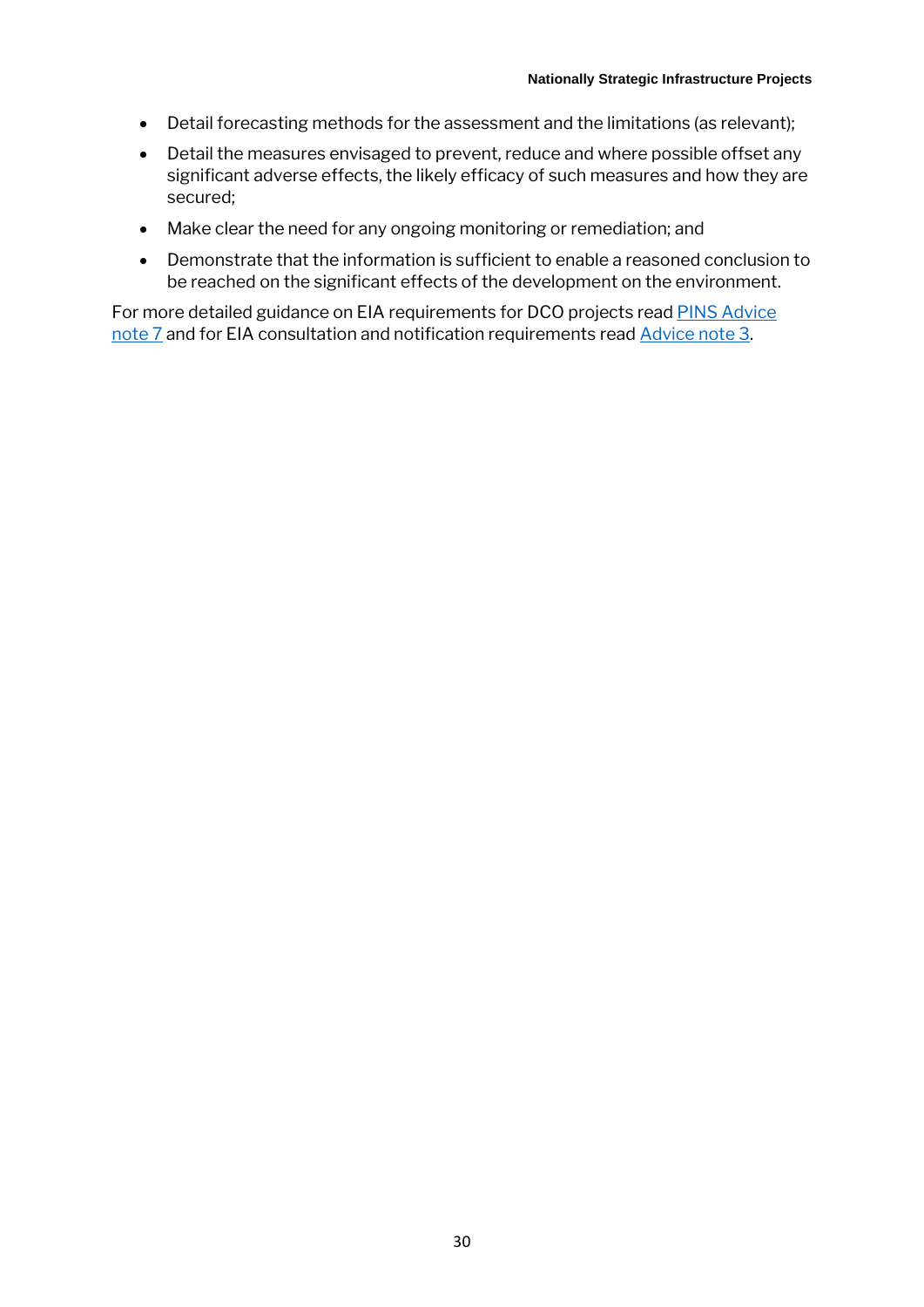## **APPENDIX D**

# **Further information**

#### **Legislation and Guidance**

There is a lot of helpfu[l guidance](https://infrastructure.planninginspectorate.gov.uk/application-process/the-process/) on the Planning Inspectorate website – this [video](https://infrastructure.planninginspectorate.gov.uk/application-process/participating-in-the-process/) is a useful and illuminating guide to the process

PINS advice notes and guidance for applicants, consultees, the public PIN[S Advice Notes](https://infrastructure.planninginspectorate.gov.uk/legislation-and-advice/advice-notes/)

Overview of the nationally significant infrastructure planning process for members of the public and others: [Advice Note 8.](https://infrastructure.planninginspectorate.gov.uk/wp-content/uploads/2013/04/Advice-note-8.0.pdf) 

PINS Advice Note annexes: [Advice Note 8.1: Responding to the developer's pre](https://infrastructure.planninginspectorate.gov.uk/wp-content/uploads/2013/04/Advice-note-8-1v4.pdf)-application consultation [Advice Note 8.2: How to register to participate in an Examination](https://infrastructure.planninginspectorate.gov.uk/wp-content/uploads/2013/04/Advice-note-8-2v3.pdf) [Advice Note 8.3: Influencing how an application is Examined: the Preliminary Meeting](https://infrastructure.planninginspectorate.gov.uk/wp-content/uploads/2014/06/Advice-note-8-3v4.pdf) [Advice Note 8.4: The Examination](https://infrastructure.planninginspectorate.gov.uk/wp-content/uploads/2013/04/Advice-note-8-4v3.pdf) [Advice Note 8.5: The Examination: hearings and site inspections](https://infrastructure.planninginspectorate.gov.uk/wp-content/uploads/2013/04/Advice-note-8-5v3.pdf)

#### [Planning Act 2008](https://www.legislation.gov.uk/ukpga/2008/29/contents)

DLUHC (formerly 'MHCLG') Guidance for the examination of applications for development consent [Planning Act 2008: examination of applications for development consent](https://www.gov.uk/government/uploads/system/uploads/attachment_data/file/418015/examinations_guidance-__final_for_publication.pdf)

#### [The Infrastructure Planning \(Examination Procedure\) Rules 2010](http://www.legislation.gov.uk/uksi/2010/103/contents/made)

PINS Advice Note register summarises changes made since 2012: <https://infrastructure.planninginspectorate.gov.uk/legislation-and-advice/advice-notes/#register>

#### **National Policy Statements**

There are 12 National Policy Statements, as follows:

**Energy NPSs**. Produced by the former Department of Energy and Climate Change (DECC), now the Department for Business, Energy and Industrial Strategy (BEIS). The energy NPSs set out the government's policy for the delivery of energy infrastructure and provide the legal framework for planning decisions. They were first designated and published in 2011. The Energy white paper announced that the government would review the energy NPS to:

- reflect the policies and broader strategic approach set out in the white paper
- ensure that we continue to have a planning policy framework which can support the infrastructure required for the transition to net zero

Current NPSs are:

NPS for Overarching Energy (EN-1) NPS for Fossil Fuels (EN-2)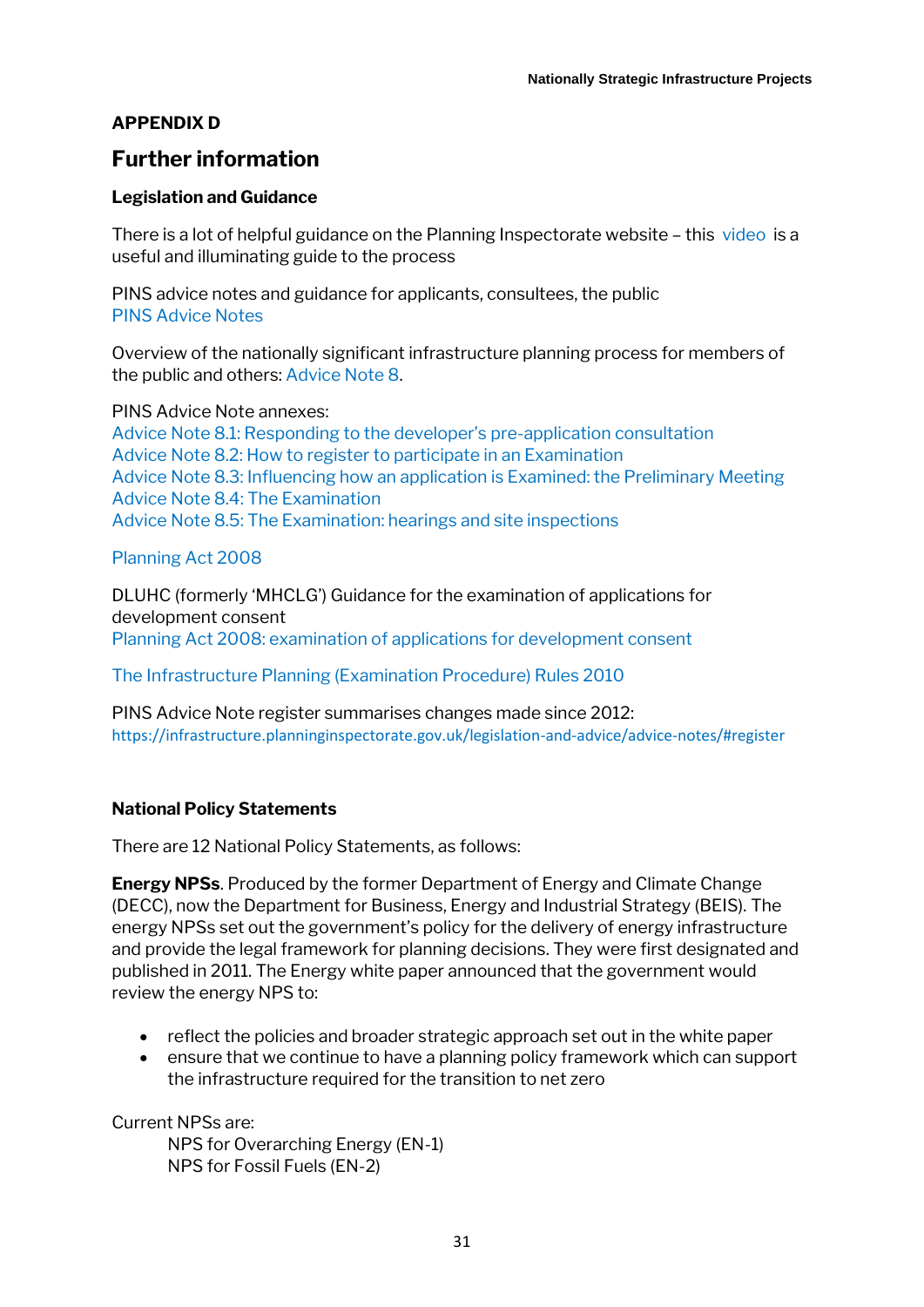NPS for Renewable Energy (EN-3) NPS for Oil and Gas Supply and Storage (EN-4) NPS for Electricity Networks (EN-5) NPS for Nuclear Power (EN-6)

[https://www.gov.uk/government/publications/national-policy-statements-for-energy](https://www.gov.uk/government/publications/national-policy-statements-for-energy-infrastructure)[infrastructure](https://www.gov.uk/government/publications/national-policy-statements-for-energy-infrastructure)

The energy NPSs are currently under review as announced in the recen[t consultation](https://www.gov.uk/government/consultations/planning-for-new-energy-infrastructure-review-of-energy-national-policy-statements)  (ending  $29<sup>th</sup>$  [November 2021\).](https://www.gov.uk/government/consultations/planning-for-new-energy-infrastructure-review-of-energy-national-policy-statements) The review considers changes to EN-1 to EN-5. The policy statement on Nuclear Power is not being reviewed at this time. EN-2 is also proposed to be renamed as coal no longer features in the proposed policy statement and is not supported (only concerns natural gas electricity generating infrastructure).

**Transport NPSs** produced by the Department for Transport (DfT):

[NPS for Ports](https://www.gov.uk/government/publications/national-policy-statement-for-ports) designated January 2012. [NPS for National Networks](https://www.gov.uk/government/speeches/national-networks-national-policy-statement) designated January 2015. [Airport NPS](https://www.gov.uk/government/publications/airports-national-policy-statement) designated June 2018.

**Water, waste water and waste NPSs** produced by the [Department for Environment,](https://www.gov.uk/government/organisations/department-for-environment-food-rural-affairs)  [Food and Rural Affairs](https://www.gov.uk/government/organisations/department-for-environment-food-rural-affairs) (Defra):

[NPS for Hazardous Waste](https://www.gov.uk/government/publications/hazardous-waste-national-policy-statement) June 2013. [NPS for Waste Water](https://www.gov.uk/government/publications/national-policy-statement-for-waste-water) published February 2012. [Geological Disposal Infrastructure NPS](https://assets.publishing.service.gov.uk/government/uploads/system/uploads/attachment_data/file/814491/national-policy-statement-geological-disposal-infrastructure.pdf) designated October 2019. [Draft NPS for water resources](https://consult.defra.gov.uk/water/draft-national-policy-statement/) consulted on between 29 November 2018 to 31 January 2019.

#### **Resources**

PINS guidance, includes short films and diagram explaining the application process <https://infrastructure.planninginspectorate.gov.uk/application-process/the-process/>

National Infrastructure Planning: Planning Inspectorate role [https://infrastructure.planninginspectorate.gov.uk/application-process/planning](https://infrastructure.planninginspectorate.gov.uk/application-process/planning-inspectorate-role/)[inspectorate-role/](https://infrastructure.planninginspectorate.gov.uk/application-process/planning-inspectorate-role/)

<https://policy.friendsoftheearth.uk/insight/getting-department-transport-right-track>

To view DCO applications by project type, stage of the application process and region, visit

<https://infrastructure.planninginspectorate.gov.uk/projects/>

https://infrastructure.planninginspectorate.gov.uk/projects/east-midlands/

To search the complete register of applications visit: <https://infrastructure.planninginspectorate.gov.uk/projects/register-of-applications/>

Calendar for upcoming deadlines, hearings scheduled and other matters (all projects): <https://infrastructure.planninginspectorate.gov.uk/calendar/>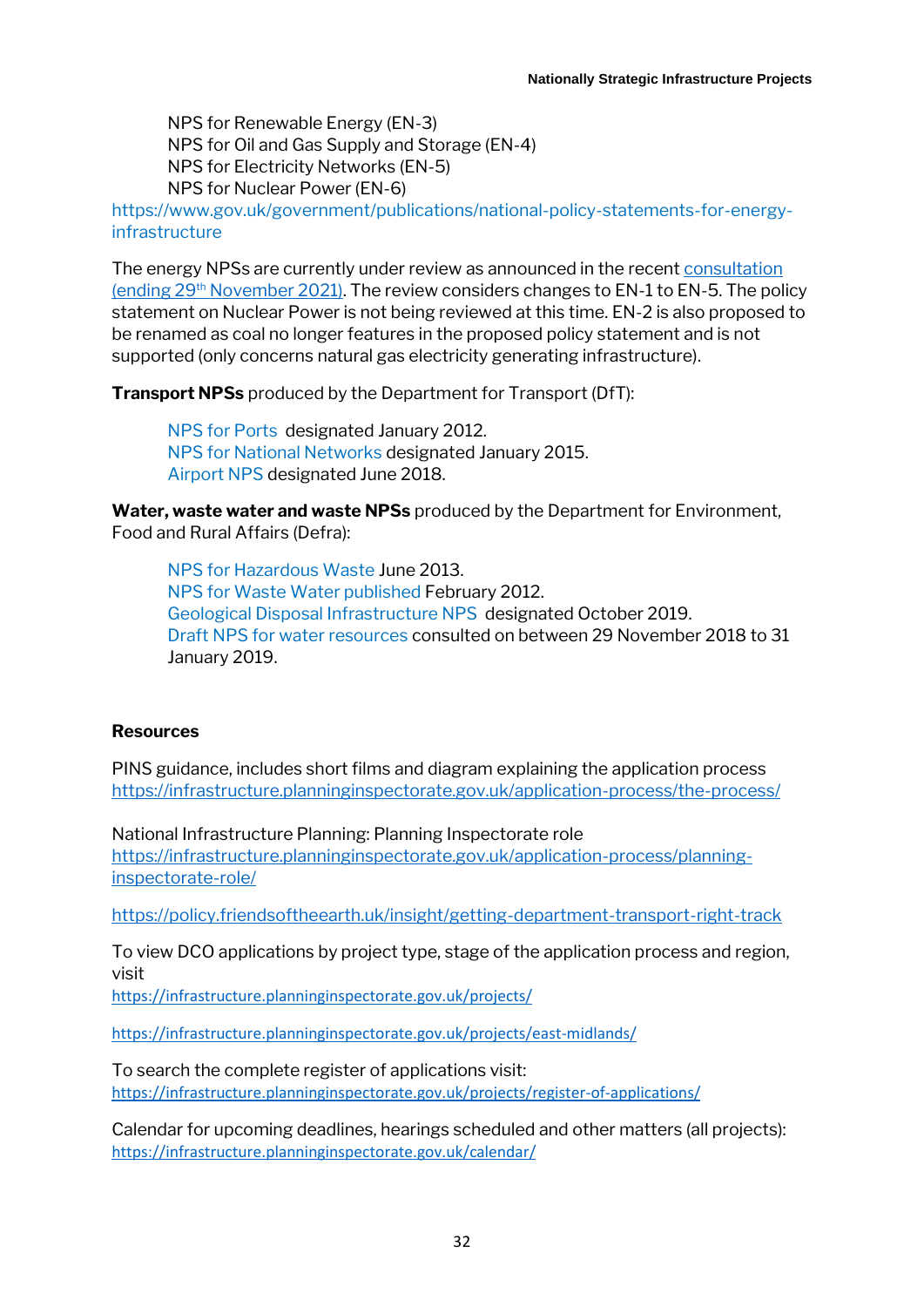National Infrastructure Assessment 2018

[https://www.nic.org.uk/wp-content/uploads/CCS001\\_CCS0618917350-001\\_NIC-](https://www.nic.org.uk/wp-content/uploads/CCS001_CCS0618917350-001_NIC-NIA_Accessible.pdf)[NIA\\_Accessible.pdf](https://www.nic.org.uk/wp-content/uploads/CCS001_CCS0618917350-001_NIC-NIA_Accessible.pdf)

Government interim response to the National Infrastructure Assessment [https://www.gov.uk/government/publications/governments-interim-response-to-the](https://www.gov.uk/government/publications/governments-interim-response-to-the-national-infrastructure-assessment)[national-infrastructure-assessment](https://www.gov.uk/government/publications/governments-interim-response-to-the-national-infrastructure-assessment)

National Infrastructure Strategy, November 2020 [https://assets.publishing.service.gov.uk/government/uploads/system/uploads/attachme](https://assets.publishing.service.gov.uk/government/uploads/system/uploads/attachment_data/file/938049/NIS_final_web_single_page.pdf) [nt\\_data/file/938049/NIS\\_final\\_web\\_single\\_page.pdf](https://assets.publishing.service.gov.uk/government/uploads/system/uploads/attachment_data/file/938049/NIS_final_web_single_page.pdf)

Planning Act 2008: Guidance on the process for carrying out a review of existing National Policy Statements

https://www.gov.uk/guidance/planning-act-2008-guidance-on-the-process-forcarrying-out-a-review-of-existing-national-policy-statements

#### **Government departments, agencies and bodies**

Department for, Business, Energy & Industrial Strategy (BEIS) [www.beis.gov.uk](http://www.beis.gov.uk/)

Department for Environment Food & Rural Affairs [www.defra.gov.uk](http://www.defra.gov.uk/)

Department for Transport [www.dft.gov.uk](http://www.dft.gov.uk/)

National Highways <https://www.gov.uk/government/organisations/highways-england>

National Infrastructure Commission <https://www.nic.org.uk/>

Planning Inspectorate <https://www.gov.uk/government/organisations/planning-inspectorate>

Transport Infrastructure Planning Unit: issues decisions on applications under the Transport and Works Act 1992 [https://www.gov.uk/government/groups/transport-and-works-act-team](https://foecentral.sharepoint.com/campaigns/rru/Documents/Planning/Community%20Rights%20Resource%20Pack/NSIPs/Transport%20Infrastructure%20Planning%20Unit%20%20This%20unit%20issues%20decisions%20on%20applications%20under%20the%20Transport%20and%20Works%20Act%201992)

#### **Miscellaneous reading**

The Nationally Significant Infrastructure Project planning process, Campaign for Better **Transport** 

<https://bettertransport.org.uk/sites/default/files/pdfs/companion-planning-process.pdf>

Campaigners guide to stopping damaging roads, 2016 [https://bettertransport.org.uk/sites/default/files/pdfs/roads\\_campaign\\_guide\\_third\\_edit](https://bettertransport.org.uk/sites/default/files/pdfs/roads_campaign_guide_third_edition_spring2016.pdf) [ion\\_spring2016.pdf](https://bettertransport.org.uk/sites/default/files/pdfs/roads_campaign_guide_third_edition_spring2016.pdf)